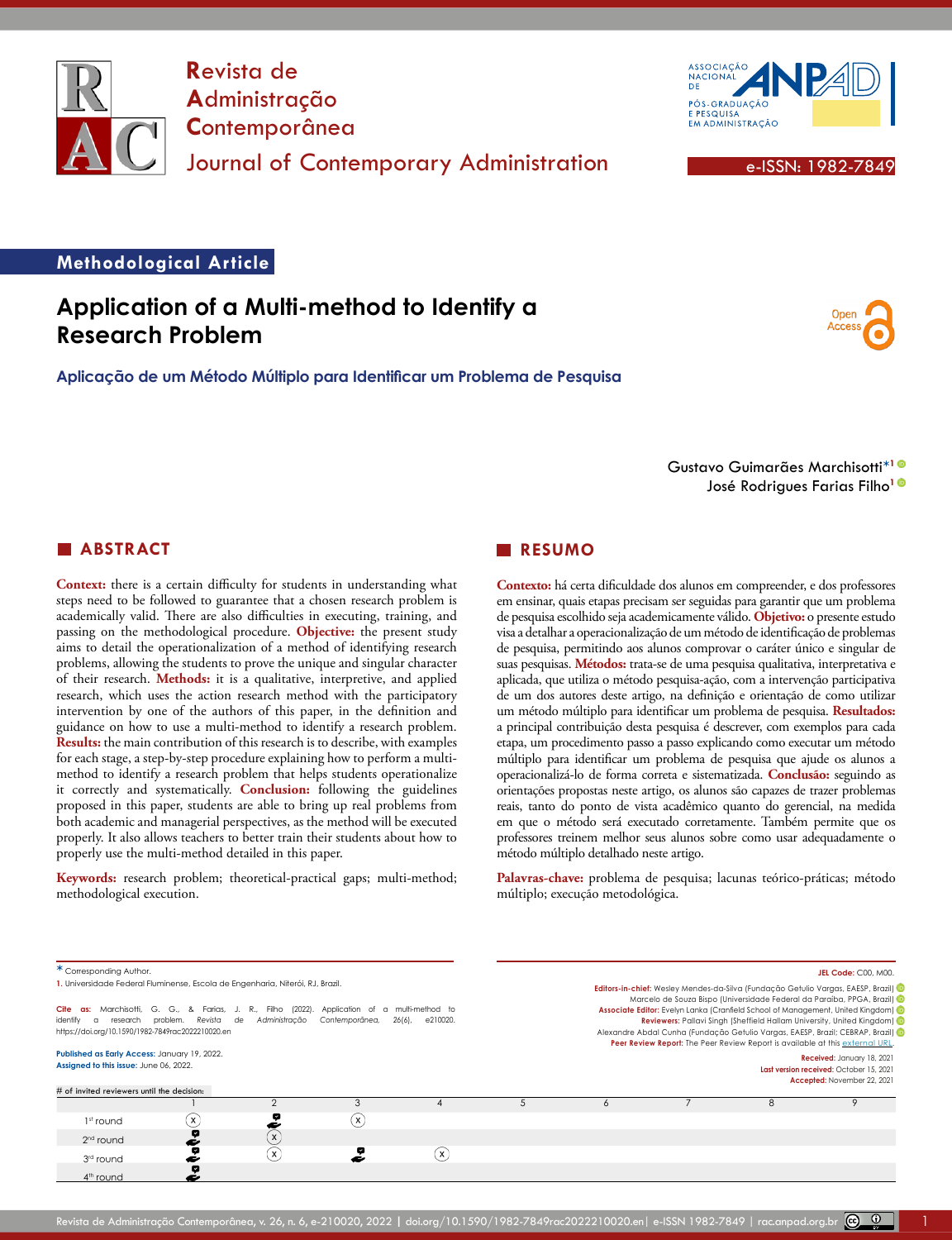### **INTRODUCTION**

The correct use and practical application of methods or methodologies in academic research, and not only its theoretical understanding, is of significant relevance for the correct performance and reliability of research. Even more relevant is when a methodological procedure is used to identify the research problem itself, giving it support and reliability, and attesting that a supposed problem is in fact an academic problem. The methods need a correct definition and understanding so that they can be applied empirically ([Zappellini & Feuerschütte, 2015](#page-15-0)).

The methodological aspects of research enable researchers to understand the correct meaning presented by the facts, going beyond its simple observation and registration. The methodology of a scientific research is configured as a way of constructing valid and reliable knowledge, assuming a role as important as knowledge per se [\(Fernandes, 2017;](#page-14-0) [Zappellini & Feuerschütte, 2015](#page-15-0)).

[Braga \(2005\)](#page-14-1) and Moraes, Vale, and Araújo (2013) corroborate this understanding by stating that it is not any 'not knowing' that can be treated as research, and there is a clear distinction between research and study — to do research it may be necessary to do a study first. The lack of information, ignorance, or uncertainties about a certain topic or subject is not, in itself, a research problem.

Discussions on how to identify a research problem are constant. However, its operationalization in practice still raises doubts among students and researchers, justifying the object of this research. After all, every researcher seeks to produce interesting, influential, and impactful content, so that the research question is one of the most critical points of a research ([Alvesson & Sandberg, 2011](#page-13-0)).

This paper is relevant in that it details the execution stages of the theoretical multi-method created by [Farias,](#page-14-2)  [Marchisotti, Maggessi, and Miranda \(2019\)](#page-14-2) aiming to identify a research problem. It opens space for the discussion of how to execute this method properly, in a practical and detailed manner, mitigating risks of failures in its operationalization that bring negative impacts on the quality of academic studies. Thus, this paper seeks to answer the following research question: How to identify a research problem, by detailing the qualitative and quantitative steps of a multi-method created for this purpose? There is a lack of studies that address the standardization of methodological procedures, in the various areas of knowledge; there are few works involving multi-methods and that include examples of their use (Oliveira, Magalhães, & MisueMatsuda, 2018; [Oliveira & Zanotti, 2018](#page-14-3); [Paranhos, Figueiredo, Rocha,](#page-14-4)  [Silva, & Freitas, 2016\)](#page-14-4).

There is a certain difficulty in understanding what steps must be followed to make sure that a particular research problem chosen is academically valid. At the same time, there are also difficulties in performing, training, and passing on these methodological procedures to new students and researchers [\(Cooper & Schindler, 2016](#page-14-5); Hällgren, 2012; [Lana, Partyka, Alberton, & Marcon,](#page-14-6) [2018\)](#page-14-6). Therefore, this article has as its target audience undergraduate and graduate students.

### **RESEARCH METHODOLOGY**

As for the purpose, this is an applied research, as it aims to generate knowledge that will be used in a practical way, in the researchers' daily lives, complementing and deepening their knowledge. Regarding the approach, it is classified as a qualitative research, because the suggestion of procedures to be performed, and especially the way to do it, comes from the information and suggestions of the researchers who used it. It has a subjective interpretation nature, not using statistical methods or analysis of quantifiable variables [\(Gray, 2016;](#page-14-7) [Tani, 1992](#page-15-1)).

Finally, in terms of objective, the work is characterized as interpretive, since it seeks to explore the authors' personal experiences with researchers, considering their perspectives and views on how to perform a multi-method of research to identify a research problem proposed by [Farias et al. \(2019\)](#page-14-2). It is important to mention that the original paper from [Farias et al. \(2019\)](#page-14-2) is based on theoretical assumptions for the multi-method, which now, in the present paper, focuses on its execution into practice, explaining step by step how to do it in any research, by any researcher.

As for the procedures and research strategy, the work uses action research, according to Figure 1, since, to reach the appropriate form of operationalization of the multi-method, there was participatory intervention of the researchers with the reality, either in the operationalization of their own studies or in the guidance of other students and researchers [\(Creswell, 2016;](#page-14-8) [Gray, 2016](#page-14-7)).

Thus, the procedures to be described in the next chapter were based on personal experiences of executing the method in their work, as well as on the participatory interaction of the creator of the method by [Farias et al.](#page-14-2) [\(2019\)](#page-14-2) over 22 years of guidance in identifying problems in researching monographs, dissertations, theses, and academic papers, with more than 300 students, of which the most recent can be cited: [Marchisotti \(2021\)](#page-14-9), [Toledo \(2020\)](#page-15-2), and [Lordelo \(2019\)](#page-14-10). From the mistakes and successes, it was possible to identify the most appropriate and best understood way of executing the mentioned method in a simple, objective, and assertive way.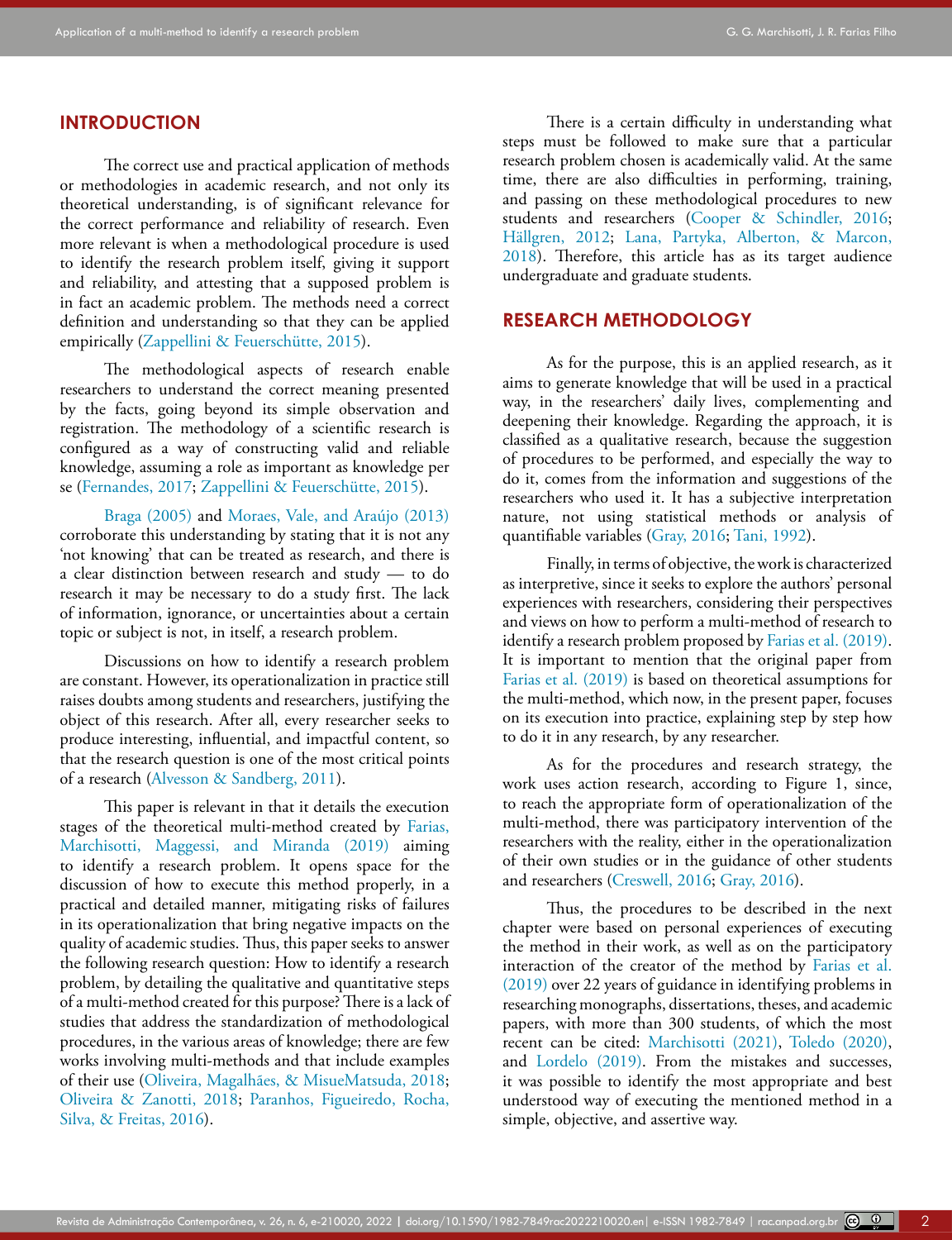

Figure 1. Elaboration process flow for the procedure for executing the proposed method. Source: Adapted from [Tripp \(2005\)](#page-15-3).

### **APPLICATION OF THE MULTI-METHOD**

According to the multi-method proposed by [Farias](#page-14-2)  [et al. \(2019\),](#page-14-2) once the topic to be researched is defined, there is the need to perform three important stages, in order to identify gaps to be subsequently adopted as research problems: (1) theoretical gaps — theoretical research; (2) practical gaps — practical research; and (3) theoreticalpractical gaps — converging points between theoretical and practical gaps, according to Figure 2. To do so, a step-bystep approach is proposed on how to execute such method, detailing the phases associated with the execution of each of these three stages.



### **Figure 2.** Methodological path.

In the Figure 2, the words 'Quali' (Qualitative) and 'Quanti' (Quantitative), when in uppercase, mean that they are preponderant, more relevant in the stage. Source: Adapted from [Creswell \(2016\)](#page-14-8) and [Farias et al. \(2019\).](#page-14-2)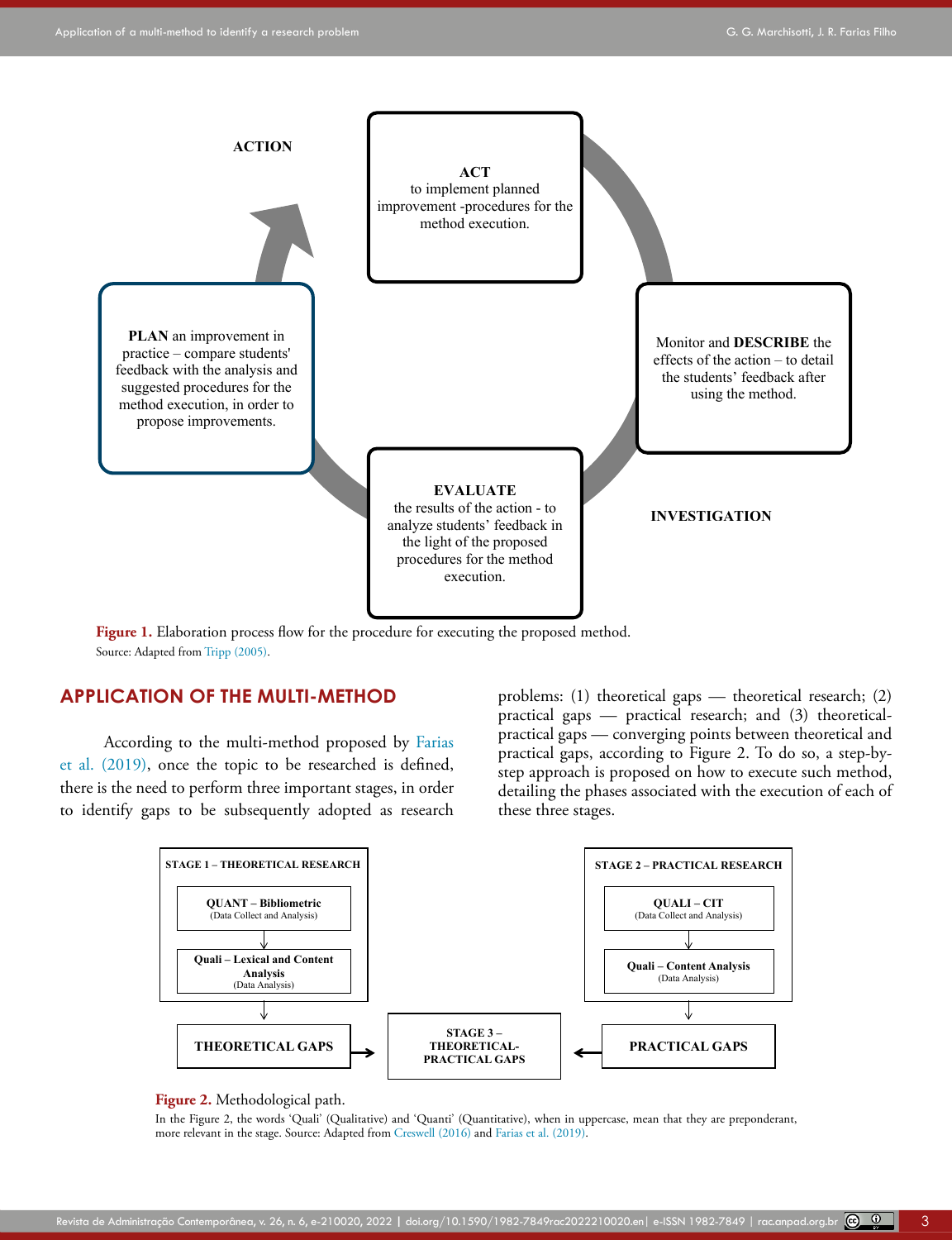For Stage 1 — theoretical research — it is necessary to detail the procedure adopted in three steps: (a) in bibliometrics to obtain the most relevant papers for the topic researched by the researcher; (b) in lexical and content analysis of the selected papers; and (c) in the identification of potential theoretical gaps. For Stage 2 — practical research — it is also necessary to detail de procedure adopted in three steps: (a) in execution of the critical incident technique — CIT ([Flanagan, 1973](#page-14-11)); (b) in the content analysis — or in the execution of grounded theory, since both can be used; and (c) in the identification of potential practical gaps. Finally, in Stage 3, it is necessary to compare the theoretical with practical gaps, identified in the Stages 1 and 2, in search convergent gaps between academy and the professional practice, including the needs of public sector, civil society, organizations, and social movements.

In order to make clearer all the procedures that have been suggested in this paper, examples taken from a doctoral dissertation by [Marchisotti \(2021\),](#page-14-9) who researched on the governance system and adopted the multi-method approach that has been described in detail in this paper, have been included.

[Marchisotti \(2021\)](#page-14-9) identified 30 theoretical gaps, 24 practical gaps, and eight theoretical-practical gaps, choosing one practical gap as the problem research — stakeholder's perception that the governance system does not add value to the company's results/performance. In this paper, we include an extract of ten theoretical gaps, ten practical gaps, and one theoretical-practical gap to be used as an example at the Stage 1.

### Stage 1 — Theoretical research

Based on the conceptual model described in Figure 2, this item details the methodological procedures of theoretical research, more specifically how to carry out bibliometrics, lexical, and content analysis.

Thus, Stage 1 consists of three phases — exploration, filter, and consolidation, according to Figure 3. This step of the studied method is aligned with [Alvesson and Sandberg](#page-13-1) [\(2011](#page-13-1); [2013\)](#page-13-2), whose method of defining the research problem based on theoretical gaps is the most widely used in academic studies. This ensures a mass of relevant papers on the researched topic, both for inclusion in the theoretical framework and for the identification of theoretical gaps.

Then, each of these three phases will have its execution described, making it possible for any interested party to reproduce it.



Figure 3. Methodological details of Stage 1 of the studied multi-method.

#### *Phase 1 — Exploration*

This phase seeks to identify, using the keyword tree technique ([Lacerda, Ensslin, & Ensslin, 2012\)](#page-14-12), which are the most relevant words that should be included in the Boolean rule, according to the research field chosen by the researcher. This Boolean rule will be applied in academic search databases — preferably Scopus and Web of Science, which are widely consulted by researchers and more used for research evaluations (Martín-Martín, Orduna-Malea, Thelwall, & López-Cózar, 2018) — to identify the most relevant documents on the researched topic. The tree of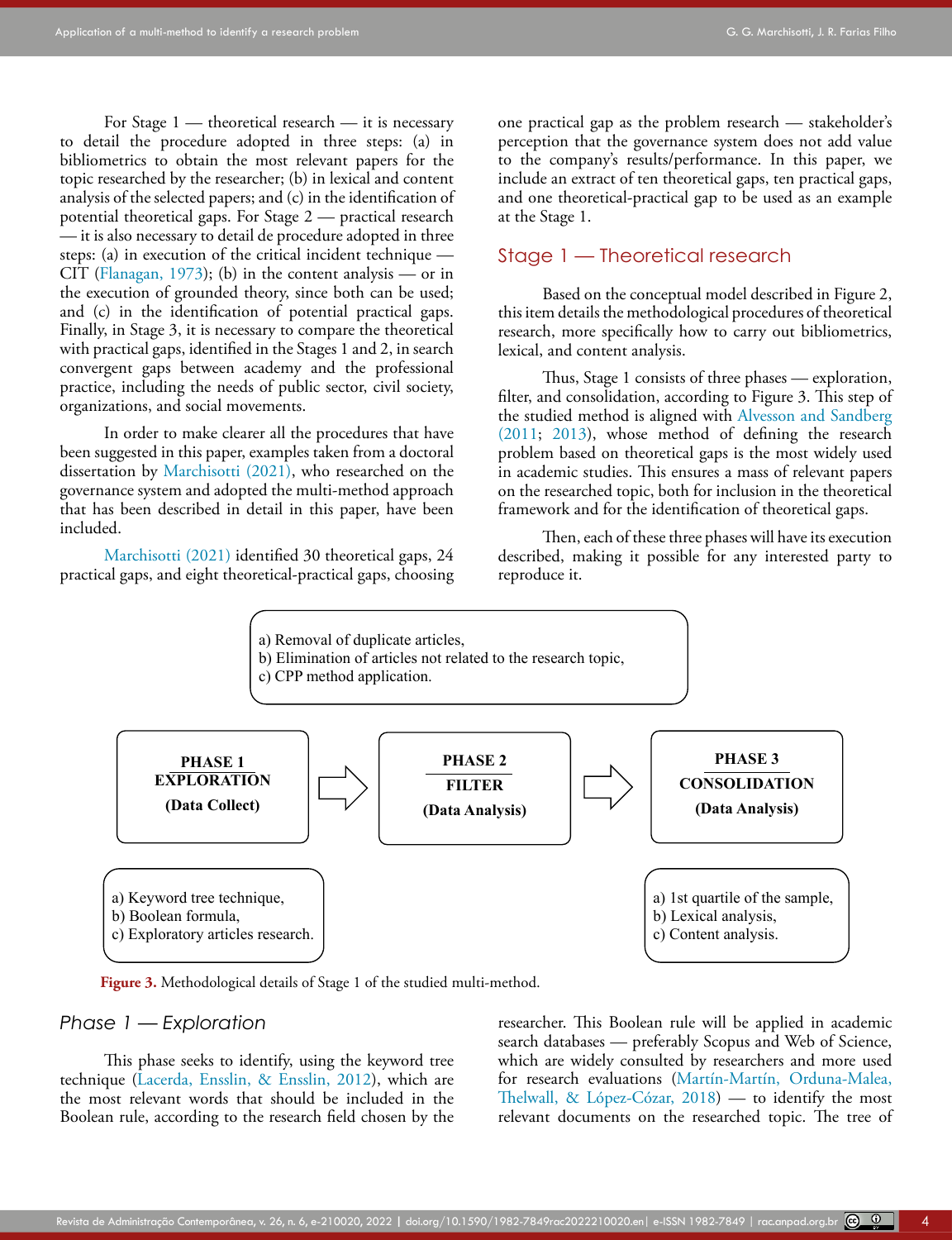keywords is elaborated from a transversal scan of the literature in search of the thematic distribution of the research theme, in a broad way. For this purpose, it is necessary to perform three activities: (a) Construction of the keyword tree, using Microsoft Word ([Morgado, 2017](#page-14-13)) or similar. With the central theme of the study chosen, the researcher must break it down into thematic axes, which have the role of delimiting bibliographic research, according to Figure 4.



Figure 4. Example of a keyword tree involving the theme: Governance in public sector. Source: [Marchisotti \(2021\)](#page-14-9). Dotted lines represents the research delimitation defined by the researcher.

(b) Definition of the Boolean formula to be used in academic search databases, using Microsoft Word ([Morgado, 2017\)](#page-14-13) or similar, based on the keyword tree created in activity (a). The terms or expressions in quotation marks that are in the vertical position expand the scope of the search (OR), and the ones in the horizontal are more restrictive (AND), according to Figure 5.

(c) Exploratory search for papers through the application of the Boolean formula defined in activity (b), in the academic search databases — preferably, but not limited to the Scopus and Web of Science databases, due to their quality and scope —, with subsequent download and importation into EndNote Web software ([Hupe, 2019](#page-14-14)) or similar, building an initial library of papers. Filter the papers published in the last five years and from peer-reviewed journals.

At the end of this step, the researcher will have downloaded a wide range of papers to computer, importing them into EndNote Web [\(Hupe, 2019](#page-14-14)), in order to facilitate the execution of the steps of Phase 2 — filter.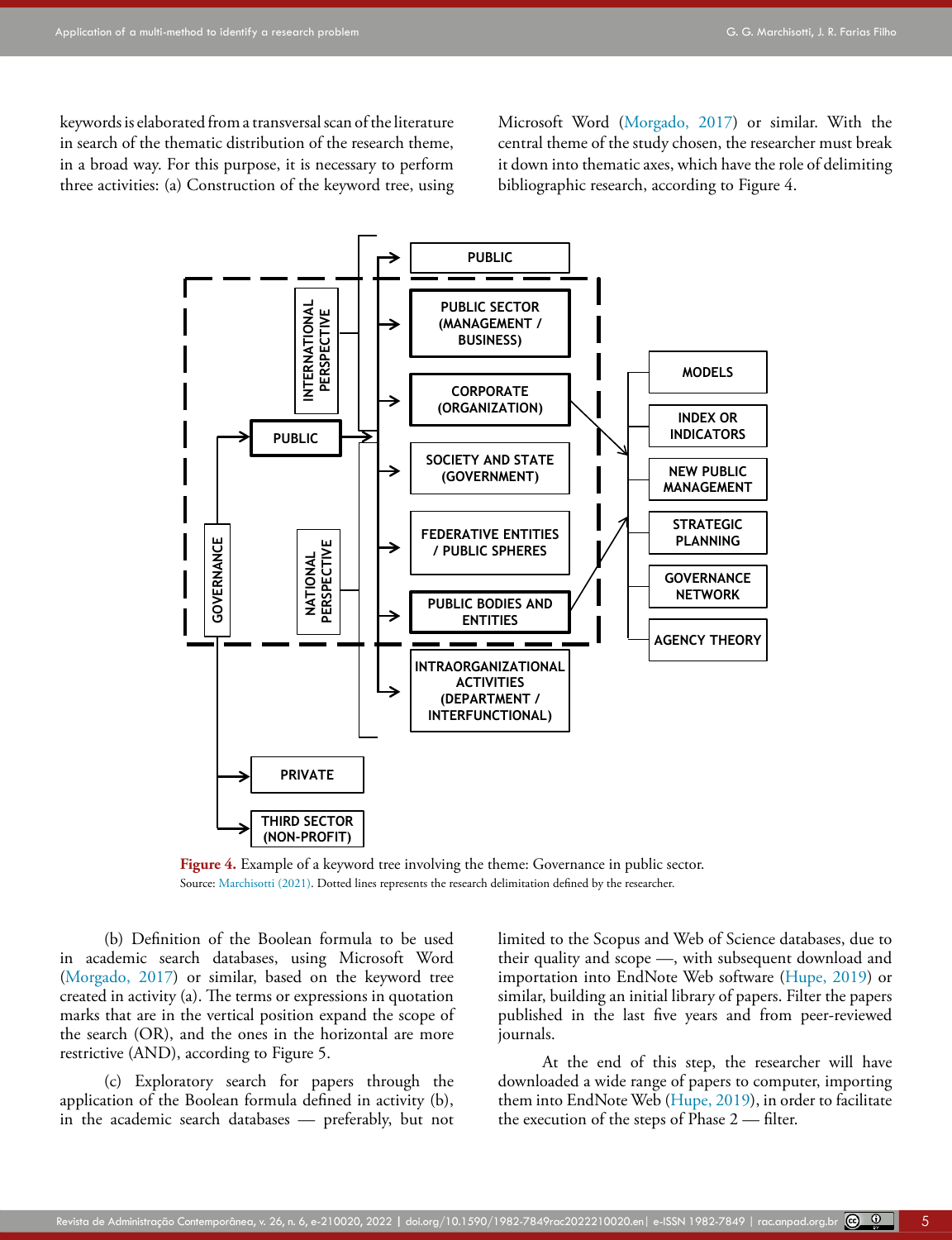("public governance") AND ("public sector" OR corporat\* OR "public bodies" OR entit\*)

**Figure 5.** Example of a Boolean formula from the keyword tree.

In the Figure 6, it is important to create a Boolean formula in both the English language and the researcher's language. Source: Adapted from [Marchisotti \(2021\)](#page-14-9).

### *Phase 2 — Filter*

In this phase, the aim is to eliminate duplicate records, as well as applying filters based on score distributed from four criteria — number of paper citations, productivity of the first author paper, academic journal evaluation, and thematic alignment — in order to obtain a more robust, relevant, and consistent bibliographic information, aligned with the chosen research topic. It is expected that in this phase, a maximum of 90% of the papers obtained in Phase 1 will be eliminated. For this purpose, it is necessary to carry out three activities:

a. Eliminate duplicate papers using the resources of the EndNote Web software [\(Hupe, 2019\)](#page-14-14).

| <b>ROK 1.</b> OHIGHA, ODJUCHYCS, and mundators docu to mich papers. |                                                                                                                                                                         |                                                                                                                                                                    |              |  |  |  |  |
|---------------------------------------------------------------------|-------------------------------------------------------------------------------------------------------------------------------------------------------------------------|--------------------------------------------------------------------------------------------------------------------------------------------------------------------|--------------|--|--|--|--|
| Criteria<br>Objective                                               |                                                                                                                                                                         | Indexes                                                                                                                                                            | Contribution |  |  |  |  |
| Number of articles'<br>citations                                    | Consider how significant the article has been<br>considered, from an academic point of view,<br>since citations by other authors show that it is a<br>relevant article. | Number of citations received for the article.                                                                                                                      | 0.23         |  |  |  |  |
| Productivity of the 1st<br>author's article                         | Identify authors who have a consistent academic<br>production, with great productivity and<br>relevance.                                                                | Value of the h-index of the articles' first author.                                                                                                                | 0.13         |  |  |  |  |
| Academic journal<br>evaluation                                      | Identify relevant magazines, which publish<br>in quantity and quality, in order to become a<br>reference.                                                               | Value of the SJR (SCImago Journal Rank) and<br>SNIP (Source Normalized Impact Per Paper)<br>indexes of the academic journal in which the<br>article was published. | 0.22         |  |  |  |  |
| Thematic alignment                                                  | Check the article's importance, considering its<br>potential contributions to the research theme,<br>according to the researcher's point of view.                       | Score given by the researcher, according to the<br>alignment of the article with the research theme.                                                               | 0.42         |  |  |  |  |

**Table 1.** Criteria, objectives, and indicators used to filter papers.

Note. Adapted from [Marchisotti \(2021\)](#page-14-9). Instead of using the Scopus indicators — SJR and SNP —, you can use the Web of Science indicator — JCR as the journal's evaluation source, or even the average of the combination of both.

To identify the h-index of the first author and the number of citations of the paper, the researcher should look for the author's name in Google Scholar (Silva & Grácio, 2017), by clicking on the author's name, in one of the papers written by him and identified by the search engine. Be careful with homonymous authors. To identify the SJR and SNIP indexes, simply access the Scopus website ([Scopus,](#page-15-4)  [2018](#page-15-4)), informing the name of the academic journal or its ISSN, within the sources tab. Regarding the last criterion — thematic alignment, as this is an analysis that varies from researcher to researcher, it is suggested to use the Table 2 as a

reference for the scores, after reading the title and summary of the papers.

b. Perform a cross-sectional reading of the title and summary of the papers, in order to eliminate those that

c. Export a report of the paper from EndNote Web [\(Hupe, 2019\)](#page-14-14) to Microsoft Excel [\(David, 2017\)](#page-14-15), creating a new formatting style called 'Excel Style,' so that the following information can be exported: authors, year, title, academic journal, summary, and keywords. Then, the multicriteria CPP method (probabilistic composition of preference method) is applied, according to Table 1 (Treinta, Farias, Sant'Anna, & Rabelo, 2014), giving scores for each of the four proposed criteria. It is necessary to use scales, that is, after multiplying the indicator column by weight, the result is converted to an odd scale from

are not directly related to the research topic.

one to nine — one, three, five, seven, nine.

In Appendix A, Table A1, there is an example of the calculation to be done in paper obtained in activity (b) of this phase, including the final score received by the paper. The journal impact factor index, from the Web of Science [\(Clarivate, 2020](#page-14-16)), or the h5-index from Google Scholar (Silva & Grácio, 2017), can be used, to the detriment or in conjunction (average) with the SJR and SNIP indexes detailed here (Martín-Martín et al., 2018).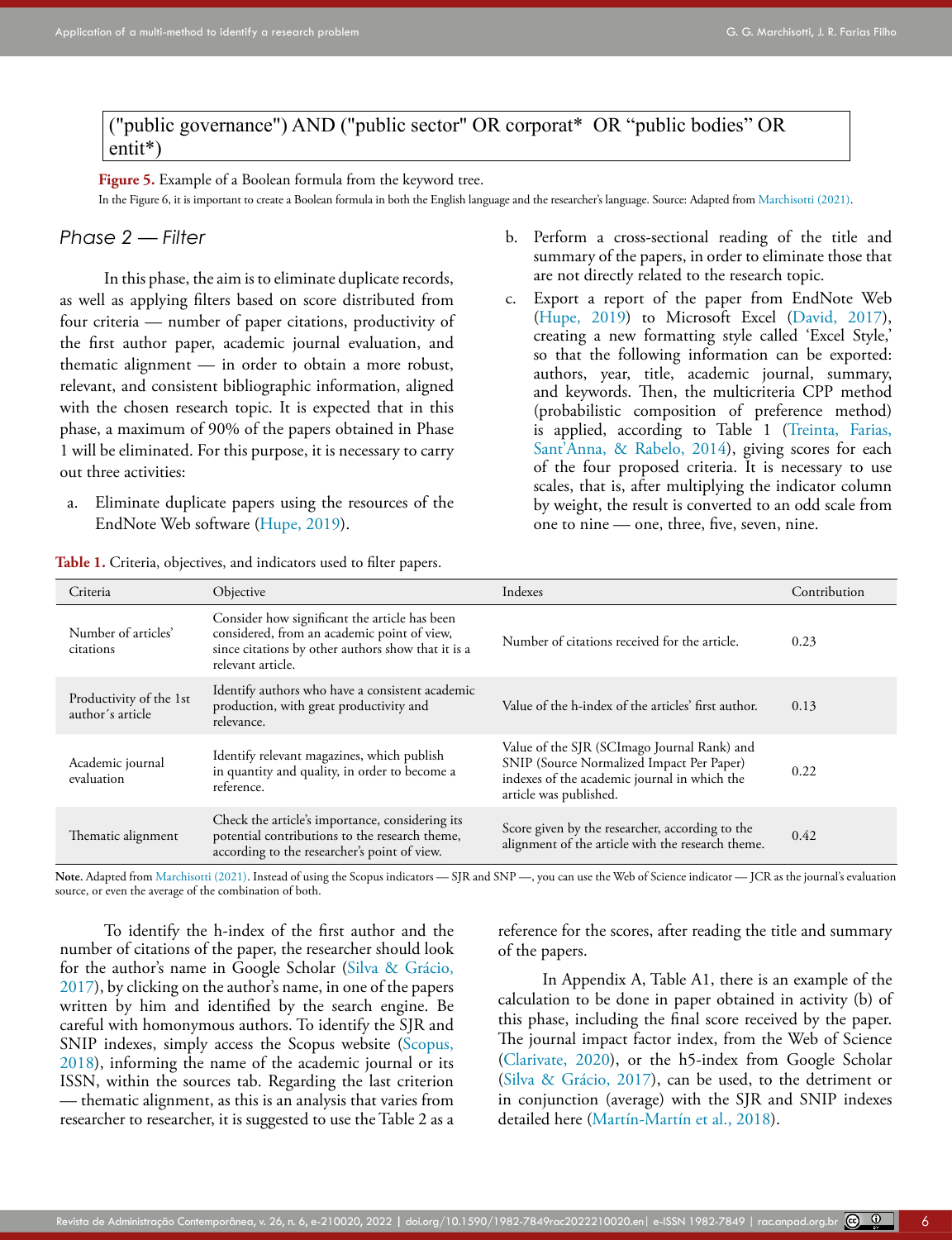**Table 2.** Criteria and scores for papers' alignment with research theme.

| Criteria                                           | Score |
|----------------------------------------------------|-------|
| Article not aligned with the research theme        |       |
| Article little aligned with the research theme     | 3     |
| Article moderately aligned with the research theme | 5     |
| Article very aligned with the research theme       |       |
| Article extremely aligned with the research theme  | 9     |
|                                                    |       |

Note. Source: [Quelhas \(2017\).](#page-14-17)

It is worth mentioning that the researcher should, in addition, search for other bibliographic references that may not have been identified by bibliometrics, using search engines such as Google Scholar and other databases not used in Phase 1. Works that prove to be relevant should be included, such as seminal papers, books, and other sources of knowledge, provided that all their content is available digitally. All papers found in this complimentary research can be incorporated in the research, with a proper justification. It is also worth revising the Boolean rule, as the number of complementary papers found is too large or too small. Eventually, the Boolean rule has some error that needs to be corrected, so that is in fact possible to identify the papers associated with the area and the researched topic.

At the end of this Phase 2, the researcher will have filtered and considerably reduced the number of papers, in order to make it possible to consolidate those of real importance for the researched topic and which will have their content effectively analyzed. Furthermore, it will be possible to obtain a descending order ranking of the papers and their respective final scores.

### *Phase 3 — Consolidation*

In this phase, the aim is to consolidate the papers that are more strongly associated with the research theme and that will have their content analyzed in depth. For this purpose, it is necessary to carry out three activities:

(a) Select the papers that scored seven or nine in the final evaluation of the multicriteria method CPP — Phase 2, with subsequent identification of the first quartile of the sample. To do so, the following procedures must be followed: (1) identify the third quartile of sample  $N$  — number of papers in Phase 2, that is,  $Q^3 = 0.75 * (N + 1)$ , and (2) identify the first quartile of sample N, that is,  $Q^1 = N-Q^3$ , according to Figure 6.  $Q^1$  = N- $Q^3$ , according to Figure 6.

Considering N = 221 that represent the articles with score between 7 and 9 from the total of  
432, 2) 
$$
Q^3 = 0.75*(N+1) = 0.75*(221+1) = 167
$$
 articles and 3)  $Q^1 = N - Q^3 = 221 - 167 = 54$  articles.

(b) The papers selected in activity (a), referring to the first quartile of the sample, should be imported into the NVIVO 11 software [\(Nvivo, 2017](#page-14-18)), with subsequent lexical and content analysis, keeping only nouns, verbs, and adjectives. It is expected that this phase will map around 30 lexicons most frequently presented in the analyzed papers and it is suggested that they be presented in two different ways, according to Figure 7. These different ways of presentation help the researcher in the analysis of the results.

(c) Perform the content analysis — codes and categories — of the most frequently identified lexicons in activity (b), still with the support of the NVIVO 11 software ([Nvivo, 2017\)](#page-14-18), in order to be able to understand the meaning of these lexicons. It is assumed that it is reasonable to find in a study a minimum of 15 and a maximum of 30 categories, and a minimum of 50 and a maximum of 300 codes.

To perform the content analysis, the first step is to do the data coding. According to [Hatch \(2002\)](#page-14-19) and Saldaña (2015), codification is the synthesis of a certain analyzed text, to identify patterns. These codes have different characteristics and relationships between them — similarities and differences, frequency of occurrence, the sequence of occurrence, correspondence, and cause and effect —, which, once combined, will be treated as a category. The codes can be represented by a word or phrase, expressing the essence of the data analyzed.

The code represents the data as they are, but in synthesized form. Altogether, there is a minimum of three coding cycles. The category, in turn, is created from the analysis of the convergence of certain characteristics of the various mapped codes, as represented in Figure 8.

**Figure 6.** Example of calculating the criteria for a paper, according to the CPP method. Source: [Marchisotti \(2021\)](#page-14-9).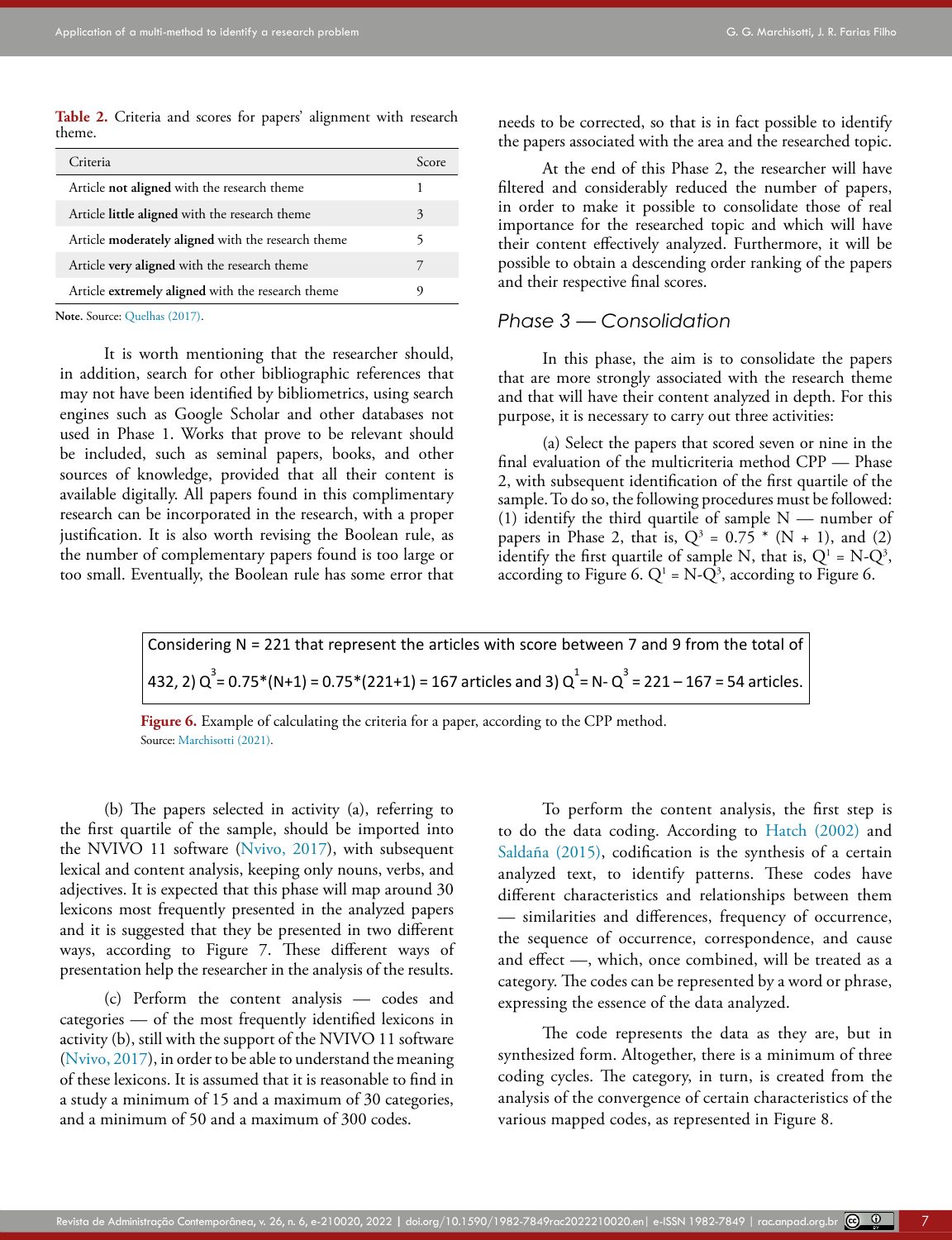

Figure 7. Example of three different ways of presenting the lexical analysis of the papers, with the support of the NVIVO 11 software. Source: [Marchisotti \(2021\)](#page-14-9).



Figure 8. Path from raw data collected to categorization, through coding. Source: Adapted from Saldaña (2015).

In the first coding cycle, the aim was only to create the codes from the words identified by the lexical analysis, unifying those words that had similarity of meaning, such as 'organizations,' 'organization,' and 'organizational.' Then,

in the second cycle, the contexts in which the words were used are analyzed, in order to create subcodes that explain the meaning of those words, in order to clearly identify the meaning that the word has in the context of the papers.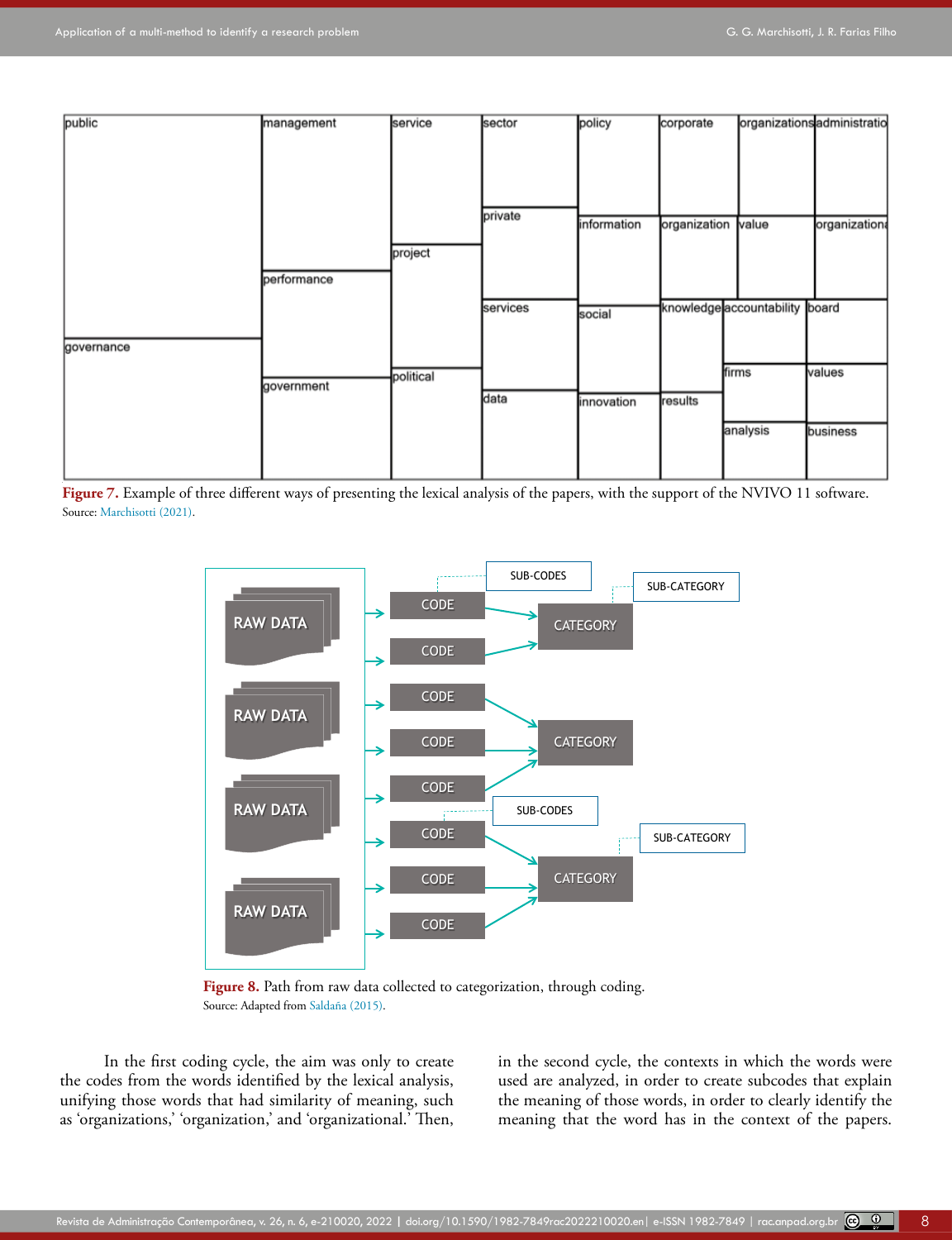Emphasis is given to the meaning of the word within the objective of the paper, that is, how the word was involved in the research problem of the paper and all the developments and discussions with which it was associated. Thus, a mere translation of the meaning of the word should be avoided, which would not bring up the subjects covered by the papers and involving the words. In the third cycle, the repeated codes or those with similar content must be grouped together, and the others revised, which has already allowed a visualization of possible categories and more adherent categories, according to Table 3.

At the end of Step 1, the researcher will have identified a select group of papers that are relevant and aligned with the research topic, which will be part of the backbone of his theoretical framework. In addition, a series of gaps or theoretical attention points were identified, based on the findings of the analysis of the papers, which can be used as research problems.

| Gap<br>number  | Most frequent<br>words | Category inferred     | Meaning                                                                                                                                                                                                            |  |  |  |  |  |  |
|----------------|------------------------|-----------------------|--------------------------------------------------------------------------------------------------------------------------------------------------------------------------------------------------------------------|--|--|--|--|--|--|
|                | Public                 | Dominant public       | Public policies need to be transformed into public services, which are implemented by<br>public companies through projects.                                                                                        |  |  |  |  |  |  |
| $\overline{c}$ | Service/Services       | service               | The new approaches to the public employees that should be oriented to service provision<br>and meeting the needs and wishes of end users.                                                                          |  |  |  |  |  |  |
| 3              | Governance             | Good governance       | New demand in the way in which public management should behave, generating good<br>public governance through appropriate control mechanisms.                                                                       |  |  |  |  |  |  |
| 4              | Management             | Performance           | New public management focused on managing the company and employees                                                                                                                                                |  |  |  |  |  |  |
| 5              | Performance            | management            | performance.                                                                                                                                                                                                       |  |  |  |  |  |  |
| 6              | Government             | <b>NA</b>             | There were no expressions that stood out, since the word government was used in<br>various ways and in different contexts.                                                                                         |  |  |  |  |  |  |
|                | Project /<br>Projects  | Project<br>management | The correct Project management in the public sector increases the implementation rate<br>of the company's strategy, with potential performance improvement.                                                        |  |  |  |  |  |  |
| 8              | Political              | Political activity    | Decision-making in public companies must be independent of political interference<br>when it is harmful. The focus should be on improving performance and service delivery<br>and not serving political interests. |  |  |  |  |  |  |
| 9              | Sector                 |                       | The public sector needs to build bridges with other sectors, acting collaboratively and<br>complementarily, in order to improve its performance and the quality of its service.                                    |  |  |  |  |  |  |
| 10             | Private                | Public partnerships   | There is a need to make public-private partnerships, combined resources, cultures,<br>values and competence, since public services are more modern and have more complex<br>problems.                              |  |  |  |  |  |  |

**Table 3.** Example of content analysis based on lexical analysis.

Note. Source: [Marchisotti \(2021\).](#page-14-9)

### Stage 2 — Practical research

At this stage, the objective is to obtain practical gaps, that is, gaps originated from the market. Thus, based on the conceptual model proposed by [Farias et al. \(2019\)](#page-14-2), it is detailed how to perform CIT and content analysis as part of the second stage — practical research — of implementing the studied multi-method, according to Figure 2.

Step 2 consists of three phases — critical scenario, interviews, and consolidation, according to Figure 9. This ensures a set of relevant data on the researched topic is guaranteed, based on what was exposed by the interviewed specialists, so that it is possible to find the gaps on the researched topic, considering a practical view of the market. This stage of the studied method is aligned with the method of defining the research problem based on the 'practical need or example,' as approached by Hällgren (2012), who

identifies a research problem from an empirical need, without analyzing the theoretical assumptions on which it is based.

It is important to highlight that for the use of CIT to be successful, the interviewee needs to have past experience in the research topic, since the critical incident aims only to awaken or explore the opinion of the interviewee about the researched topic, which would be poor in case of inexperienced interviewees. Thus, the concept of oral history is applied, that is, it seeks to capture and analyze the social context of the interviewees in the interviews, through the experiences lived by them on the theme to be researched, within a context presented — critical incident [\(Padilha &](#page-14-20) [Borenstein, 2005\)](#page-14-20).

Subsequently, each of the three phases for the identification of practical gaps will be described in detail.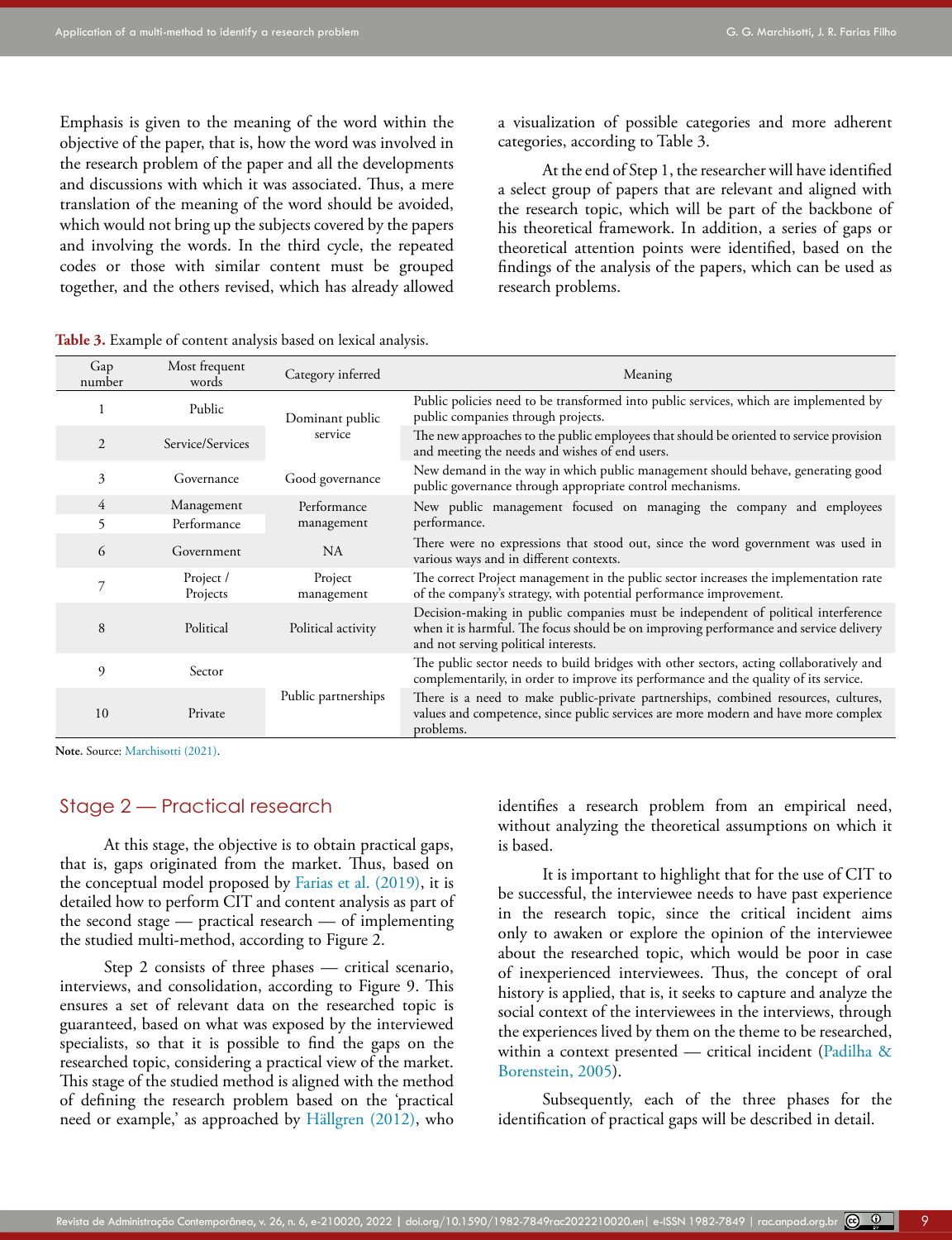

**Figure 9.** Methodological details of Stage 2 of the studied multi-method.

### *Phase 1 — Critical scenario*

This phase seeks to collect information about specialists in the researched area, through the definition of a critical scenario on the researched topic and a set of questions, identifying the problems and attention points in the daily practice of the market. It is important to emphasize that the text of the critical scenario should be carefully prepared, considering the theme to be researched, in order to encourage the respondents to express their point of view as much as possible. As a reference, this critical scenario and the questions should occupy a maximum of one page. For this purpose, it is necessary to carry out four activities:

(a) Choosing a more appropriate definition on the researched topic — As the first paragraph of the critical scenario, a definition of the researched theme is inserted, so the interviewee can contextualize which perspective of the topic is being addressed.

(b) Elaboration of the critical scenario — From the second paragraph on, a critical or doubtful scenario involving the researched topic should be described, so the interviewee feels challenged to explain the reasons for the described failure or success. At the end of the critical scenario, at least four questions should be inserted in order to encourage the interviewee to report a personal explanation regarding the researched topic. The interviewee should not be informed of the researcher's objective or know in advance about the content of the critical scenario; otherwise, the interviewee will lose spontaneity.

(c) Pilot test and training — Both the scenario and the proposed questions should be overlooked by at least three researchers who have already carried out the CIT [\(Flanagan, 1973](#page-14-11)), in order to minimize the risks of errors in the data collection instruments and in the application of the technique. The pilot interview should also be applied to a professional with relevant experience in the studied field, in order to guarantee the validity and reliability of the results. At the same time, the pilot test serves as practical training on how to conduct the interviews and usually generates a series of changes in the critical scenario. Maximum attention should be given to comments received, especially negative ones. It is important to guarantee the confidentiality of the responses and the anonymity of the interviewees so that they do not feel embarrassed. It is expected, at least, that five people will participate in this pilot test. As a way of exemplifying, Figure 10 presents the critical scenario presented to the interviewees in Marchisotti's (2021) research, which sought to find out the practical gaps on the topic of corporate governance.

Once in possession of the critical scenario to be used for data collection, it will be possible to move on to the next phase, the interview.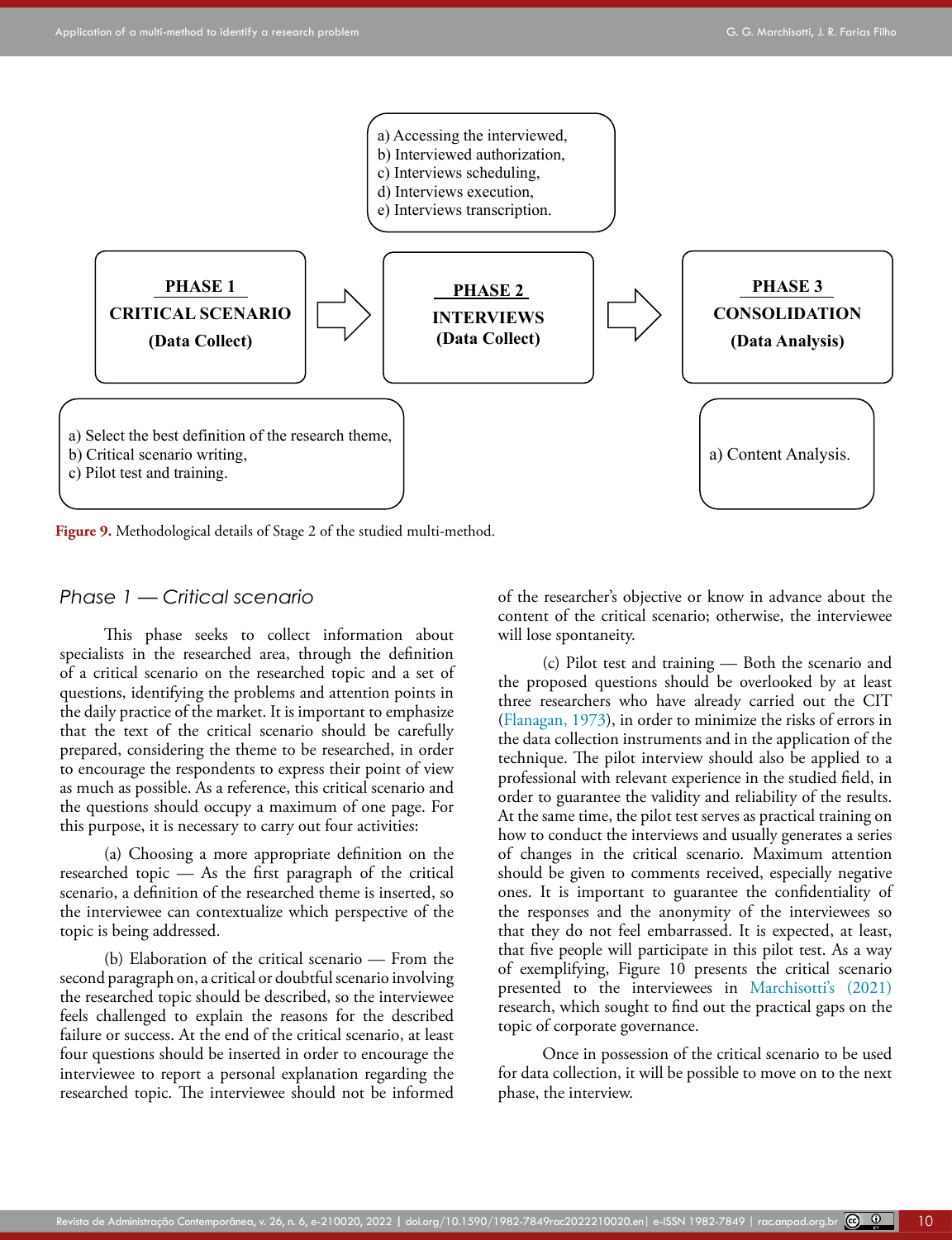Corporate Governance definition according to Martins (2016): A governance model comprises the set of rules, instances and processes of direction (planning, goals, etc.), controls (results and procedures, auditing) and incentives (inductions system and remuneration) so that the "owner's" interest prevails over other interests.

In a constantly changing world, companies need to act efficiently to obtain consistent results. However, on this journey, companies are exposed to internal and external risks, which can affect their results, therefore, actions need to be taken preventively. In order to be assertive, decisions need to be made in the light of correct information and with the advent of information technology, data is available anytime, anywhere.

Initially, there are many doubts in the company about what, effectively, corporate governance is, which despite existing, is still misunderstood. Despite the efforts of top management, there is still no clear idea of what the fundamental elements are, as well as what needs to be done by those responsible for the company's governance, in order for a corporate governance model to be successful. It is not even known whether corporate governance actually brings more advantages than disadvantages for the company, nor at least if the governance model currently adopted is in fact the ideal for the institution.

From the above scenario, please, answer the following questions, from the perspective of the government, those responsible for governance and employees:

- What are the success factors for corporate governance, that is, what does governance need to have or do to be successful in a company?
- What are the main failure factors for corporate governance, that is, what governance cannot have or do to make it successful in a company?
- What are the advantages for a company in implementing corporate governance?
- What are the disadvantages for a company in implementing corporate governance?
- What would corporate governance look like for you?

**Figure 10.** Example of a critical scenario for data collection. Source: [Marchisotti \(2021\)](#page-14-9).

### *Phase 2 — Interviews*

This phase is the most important of this research stage, as the correct execution of the interviews guarantees quality material for further analysis. Therefore, in possession of the critical scenario, the researcher will go to the field to carry out the recorded interviews, which will later be transcribed to allow an appropriate analysis of their content. As a reference, at least 15 experts — who have reputable knowledge in the researched area or topic, dominating it to the point of exercising with full competence the knowledge they have developed — should be interviewed, including business professional or experts. It is important to mention that researchers must justify the number of interviews that were effectively executed, showing that the interviews' numbers are enough to achieve the research's objective ([Saunders & Townsend, 2016\)](#page-15-5). For this purpose, it is necessary to carry out five activities:

(a) Selection and access to interviewees — Access to interviewees can be done through accessibility (Santos, Silva, Aguiar, Araújo, & Araújo, 2018) within the researcher's contacts network; or through contacts obtained through LinkedIn or class associations, whose profile would demonstrate consistent practical experience in the researched topic. A minimum experience of five years is advisable, and the greater the differences in the characteristics of the interviewees — gender, race, sector, level of performance, among others —, the better return will be achieved.

(b) Obtaining authorization for the interviews — Ethical standards need to be respected, so a free and informed consent term must be presented and signed by interviewees about their participation in the research, after understanding its objectives, including the guarantee of anonymity. The companies in which the interviewers work also must sign a term authorizing researcher to make interview with their employees.

(c) Scheduling — All interviews should be scheduled in advance, by phone and virtual agendas — Google Calendar, Microsoft Outlook, or similar —, with the sending of a reminder of the interview to the interviewee the day before the scheduled date. If it is in person, it must be punctual; if it is remote, prepare in advance the software that will be used, such as Zoom or Skype application, for example.

(d) Conducting the interviews — The interviews should be conducted in a quiet environment, without noise, and with maximum freedom for the interviewee, guaranteeing confidentiality from both the interviewed and the respective companies where they work. Before starting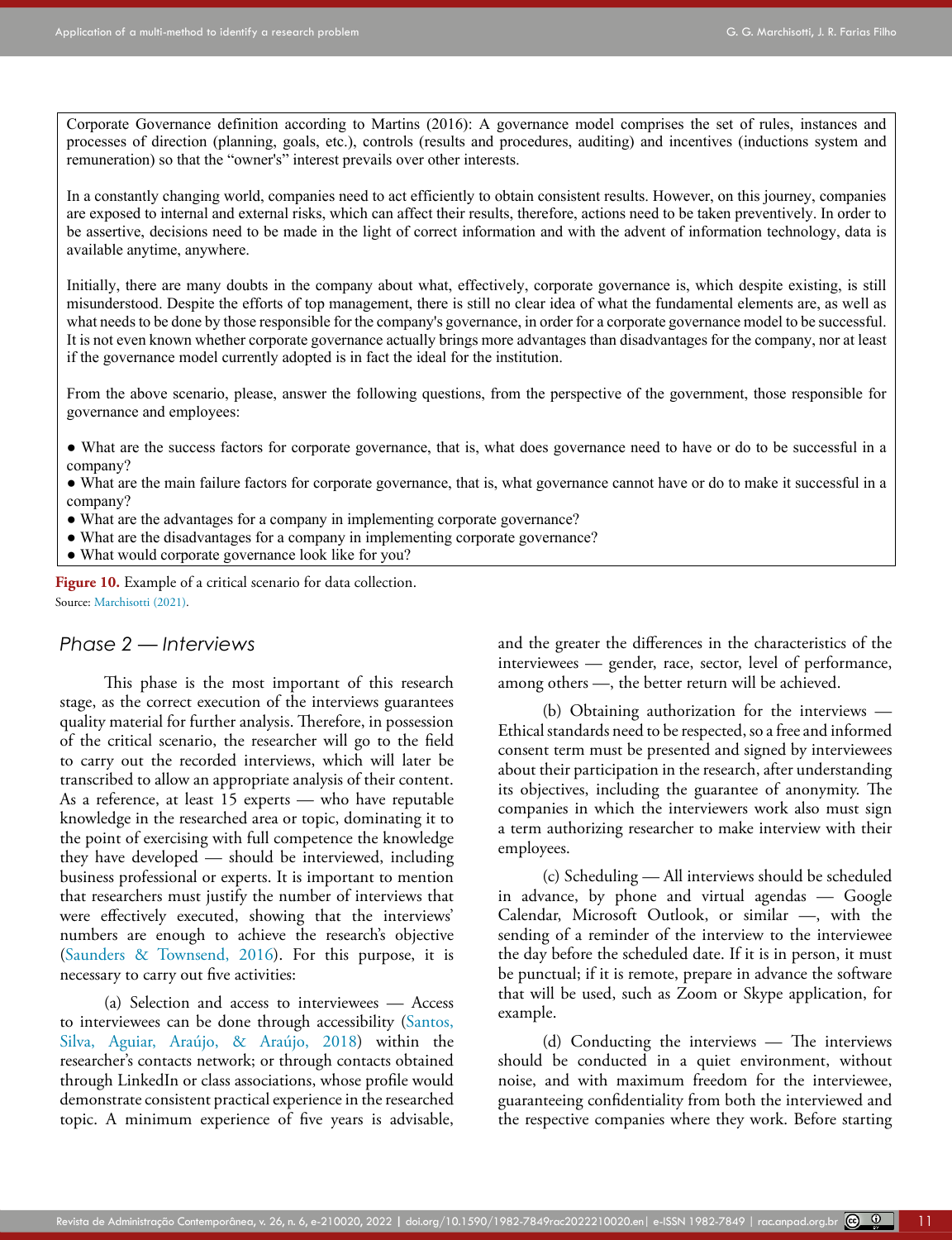the interviews, the interviewee must be contextualized regarding the objectives of this phase of the work and the importance of sincere collaboration. Before introducing de critical scenario, do not forget to start recording the interview. It is also important to ask interviewers to make a brief summary of personal resumes, with an emphasis on experiences associated with the research topic. After that, introduce the critical scenario with stimulus questions, providing time for the interviewee to read it carefully, and then the respondent must answer the stimulus questions. All the audios of the interviews should be saved without identifying the names — Interviewee 1, Interviewee 2, etc., in order to guarantee the interviewees will not be identified by name to those who will transcribe the audios from the interviews. The interviews are expected to last at least 30 minutes to be able to collect useful data.

(e) Transcription of the interview audios — All interview audios should be transcribed in text format, preferably by specialized professionals, so that their content can be analyzed by the NVIVO 11 software ([Nvivo, 2017\)](#page-14-18).

Thus, at the end of this phase, all interview data will be ready to have their content analyzed, in search of practical gaps.

### *Phase 3 — Consolidation*

This phase refers to the consolidation of the collected data so that it is possible to analyze it. For this purpose, it is necessary to perform one activity:

(a) Content analysis — Perform the analysis of the content — codes and categories — of the interviews, with the support of the NVIVO 11 software [\(Nvivo, 2017](#page-14-18)), in order to be able to understand the meaning of what was expressed by the interviewees. As in the case of identifying theoretical gaps, a minimum of 15 and a maximum of 30 categories are expected, and a minimum of 50 and a maximum of 300 codes.

To identify practical gaps, it is recommended to carry out at least four coding cycles. In the first cycle, the initial codes generated and grouped according to the stimulus question from the critical scenario, according to the example used in this paper, are: advantages, disadvantages, failure factors, and success factors. This first codification is relevant so that it is possible to identify more clearly what the problems related to the researched theme would be, since the knowledge of the disadvantages and the success factors, mainly, can provide inputs to identify these problems, as well as the identification of their control variables and the relationships between them — hypotheses.

In a second coding cycle, new codes and subcodes are created and associated with content not directly associated with the first coding cycle — stimulus question, but with special attention to issues related to the researched topic. Then, a third coding cycle takes place, where all codes are reviewed, eliminating redundancies and similarities, and verifying that the content is correctly distributed in the different codes created.

In the fourth cycle, the researcher should group all codes associated with the topic: disadvantages and weaknesses of the researched theme. The researcher should give priority to creating the categories based on the codes associated with this topic, as this is where the problems or points of attention identified in the market practice, by the interviewees, will be better exposed. Thus, repeated codes or similar content should be grouped together, and the rest should be revised, allowing a view of possible categories and subcategories that are more adherent, according to Table 4.

As a way to guarantee the reliability of the results, both after transcribing the interviews and at the end of the content analysis, the researcher should validate and legitimize all the material with the interviewees, mitigating errors of interpretation or biases of the researcher and transcriber ([Fraser & Gondim, 2004](#page-14-21)).

It is worth mentioning that in the identification of practical gaps there is a chance of using grounded theory over content analysis, following the theoretical framework of [Corbin and Strauss \(2008\).](#page-14-22) In this case, it is necessary, during coding and categorizing the content, to use the same words and form as mentioned by the interviewees, with no space for the researcher to manipulate them [\(Andrews,](#page-13-3) [Mariano, Santos, Koerber-Timmons, & Silva, 2017\)](#page-13-3).

At the end of this Step 2, it is possible to identify a series of practical gaps or points of attention, based on the findings of the analysis content of the expert interviews, which can be used as research problems.

### Stage 3 — Theoretical-practical gaps

Finally, for the identification of the theoreticalpractical gaps, that is, the gaps that were addressed by both theory and experts, the results of the content analysis of Step 1 are compared with those of Step 2, according to Figure 11.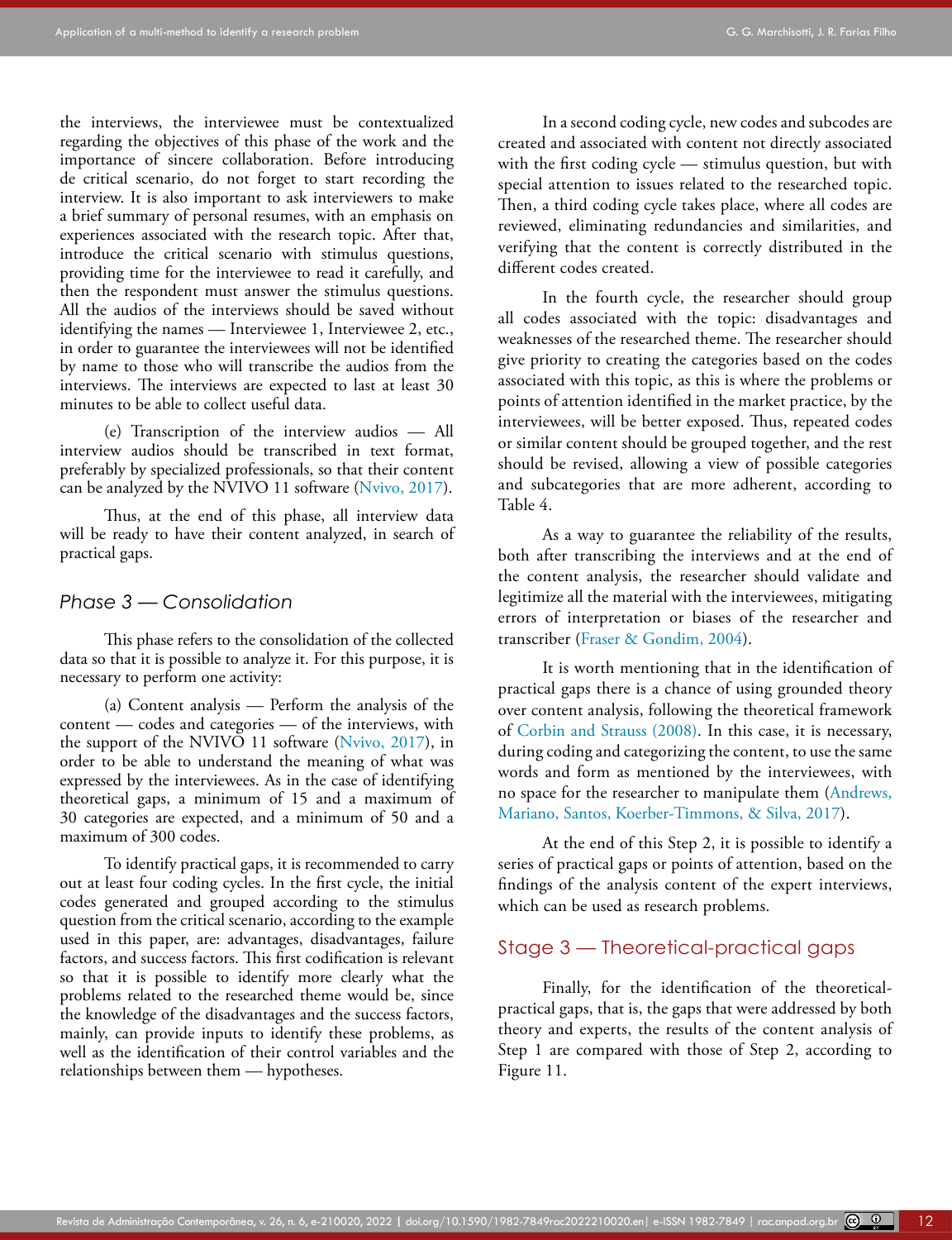|  | Table 4. Example of content analysis based on the content analysis of the interviews — ten first categories. |  |  |  |  |
|--|--------------------------------------------------------------------------------------------------------------|--|--|--|--|
|  |                                                                                                              |  |  |  |  |
|  |                                                                                                              |  |  |  |  |
|  |                                                                                                              |  |  |  |  |

| Gap<br>number  | Most frequent<br>words | Category<br>inferred  | Meaning                                                                                                                                                                                                            |  |  |  |  |  |
|----------------|------------------------|-----------------------|--------------------------------------------------------------------------------------------------------------------------------------------------------------------------------------------------------------------|--|--|--|--|--|
|                | Public                 | Dominant              | Public policies need to be transformed into public services, which are implemented by<br>public companies through projects.                                                                                        |  |  |  |  |  |
| 2              | Service/ Services      | public service        | The new approaches to the public employees that should be oriented to service provision<br>and meeting the needs and wishes of end users.                                                                          |  |  |  |  |  |
| 3              | Governance             | Good<br>governance    | New demand in the way in which public management should behave, generating good<br>public governance through appropriate control mechanisms.                                                                       |  |  |  |  |  |
| $\overline{4}$ | Management             | Performance           |                                                                                                                                                                                                                    |  |  |  |  |  |
| 5              | Performance            | management            | New public management focused on managing the company and employees performance.                                                                                                                                   |  |  |  |  |  |
| 6              | Government             | <b>NA</b>             | There were no expressions that stood out, since the word government was used in various<br>ways and in different contexts.                                                                                         |  |  |  |  |  |
|                | Project /<br>Projects  | Project<br>management | The correct Project management in the public sector increases the implementation rate of<br>the company's strategy, with potential performance improvement.                                                        |  |  |  |  |  |
| 8              | Political              | Political<br>activity | Decision-making in public companies must be independent of political interference when<br>it is harmful. The focus should be on improving performance and service delivery and not<br>serving political interests. |  |  |  |  |  |
| 9              | Sector                 | Public                | The public sector needs to build bridges with other sectors, improving performance and<br>service quality                                                                                                          |  |  |  |  |  |
| 10             | Private                | partnerships          | There is a need to make public-private partnerships, combined resources, cultures, values<br>and competence, since public services are more modern and with more complex problems                                  |  |  |  |  |  |

**Note.** Source: [Marchisotti \(2021\).](#page-14-9)



**Figure 11.** Identification of theoretical-practical gaps. Source: [Marchisotti \(2021\).](#page-14-9)

Each of the categories generated — and their respective associated problems — must be compared, in search of items converging in their meaning and scope. Thus, from the comparison between the practical and theoretical gaps — Tables  $3$  and  $4$  — it is possible to identify gaps that are present both in theory and in practice — theoreticalpractical gaps, according to Table 5.

At the end of this stage, it will be possible to identify research problems based on theory, or on practice, or on theory and practice at the same time, so that the researcher can choose any of them as his research problem. The ideal would be the use of a problem originating from the theoreticalpractical gap seeking to integrate different theories as a way of solving it, as proposed by Hällgren (2012).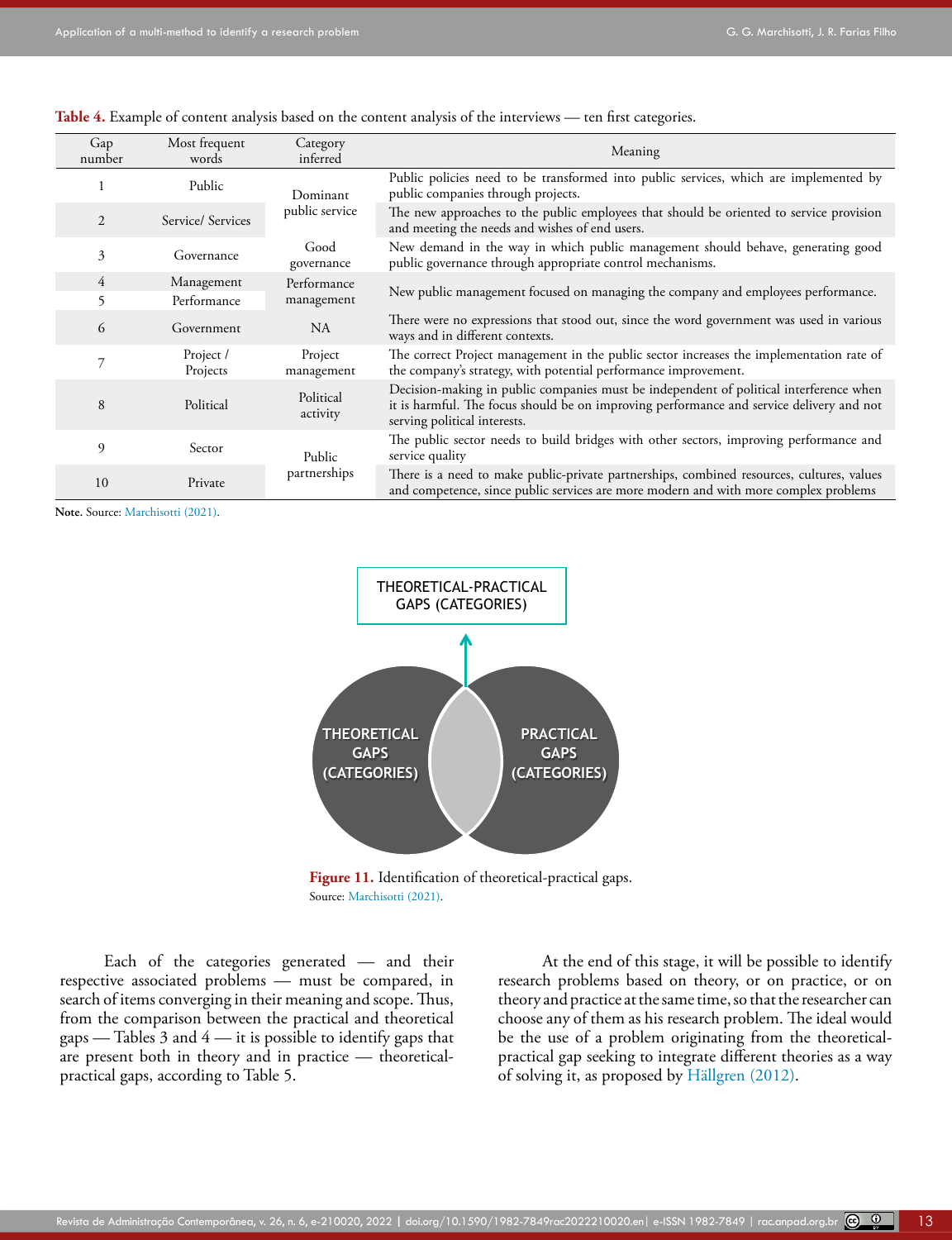| Gaps number | Theoretical gap                     | Practical gap                                   | Theoretical-practical gap                                                                                                                        |
|-------------|-------------------------------------|-------------------------------------------------|--------------------------------------------------------------------------------------------------------------------------------------------------|
|             | Gap number $8$ – Political activity | Gap number $3$ – Harmful political<br>influence | Political influences are potentially<br>harmful to the governance system and<br>the state-owned company's results.<br>How to shield the company? |
|             |                                     |                                                 |                                                                                                                                                  |

**Table 5.** Example of the comparison result of the first ten practical and theoretical gaps, generating the theoretical-practical gaps.

**Note.** Source: [Marchisotti \(2021\).](#page-14-9)

### **CONCLUSION**

The paper achieves its objective of detailing the tutorial to be followed by researchers and students, in order to operationalize the theoretical multi-method proposal to identify a research problem put forward by [Farias et al.](#page-14-2)  [\(2019\)](#page-14-2). The present paper shows in detail an alternative to be followed by the researchers to find their research problem, without invalidating, however, other possibilities of executing this multi-method in search of the research problem identification.

It is concluded that it is a robust procedure associating the methods of identifying research problems based on theoretical gaps and practical need or examples, as approached by [Sandberg and Alvesson \(2011\)](#page-15-6), Hällgren (2012), and [Okimoto \(2014\)](#page-14-23). Integrating different methods to identifying the research problem is, therefore, more complete than the separate use of each of them, going beyond the usual identification of the research problem based only on theoretical gaps.

It is worth mentioning that all the phases proposed in this paper need to be followed methodically, from the choice of a broad academic database, passing through the choice of experts who can effectively contribute to the topic to be researched, until content analysis of the content of all collected data. It would be useless to collect data properly if the analysis of the researcher is influenced by biases or errors during the analysis process, which despite being subjective, can be performed in a procedural manner, mitigating the risks of incorrect analysis.

An important academic contribution of this work is the probability of instrumentation of researchers, with a progressive procedure to be followed, enabling the implementation of the multi-method proposed by [Farias et](#page-14-2) [al. \(2019\)](#page-14-2) in a proper way. Thus, the doubts regarding the use of this research method are resolved, especially regarding its practical operationalization, since this is usually a big concern and difficulty for students and researchers. It should be adopted by undergraduate and graduate students because it proves to be complete, efficient, and effective in identifying analytically relevant research questions.

One of the limitations of this research is that it does not describe the grounded theory procedures that can be used instead of content analyses. Although the step-by-step procedures described in this paper have been adjusted over the years during which they have been used by researchers, they have not been used in all areas of knowledge, so it is not guaranteed that they will work for all. This procedure must be constantly and dynamically updated, especially considering the use of different technologies as artificial intelligence or similar, which could be integrated into the procedure.

It is suggested that future studies define a progressive approach for using established grounded theory in place of content analysis of practical gaps, so that it is possible to be even closer to reality, making use of the emerging data more closely to the reality presented by the field. It is also suggested that other forms of research problem identification associated with problematization be tested, considering its different available typologies, in order to challenge the current theoretical assumptions more intensely.

The step-by-step method proposed in this paper can be used in several projects, in different areas of knowledge, in order to make it even more robust and consistent, after the practical feedback and real applications by other researchers.

### **REFERENCES**

- <span id="page-13-1"></span><span id="page-13-0"></span>Alvesson, M., & Sandberg, J. (2011). Generating research questions through problematization. *Academy of Management Review*, *36*(2), 247-271.<https://doi.org/10.5465/amr.2009.0188>
- <span id="page-13-2"></span>Alvesson, M., & Sandberg, J. (2013). *Constructing research questions: Doing interesting research*. London: Sage Publications.
- <span id="page-13-3"></span>Andrews, T., Mariano, G. J. D. S., Santos, J. L. G. D., Koerber-Timmons, K., & Silva, F. H. D. (2017). A metodologia da teoria fundamentada nos dados clássica: Considerações sobre sua aplicação na pesquisa em enfermagem. *Texto & Contexto-Enfermagem*, *26*(4). <https://doi.org/10.1590/0104-070720170001560017>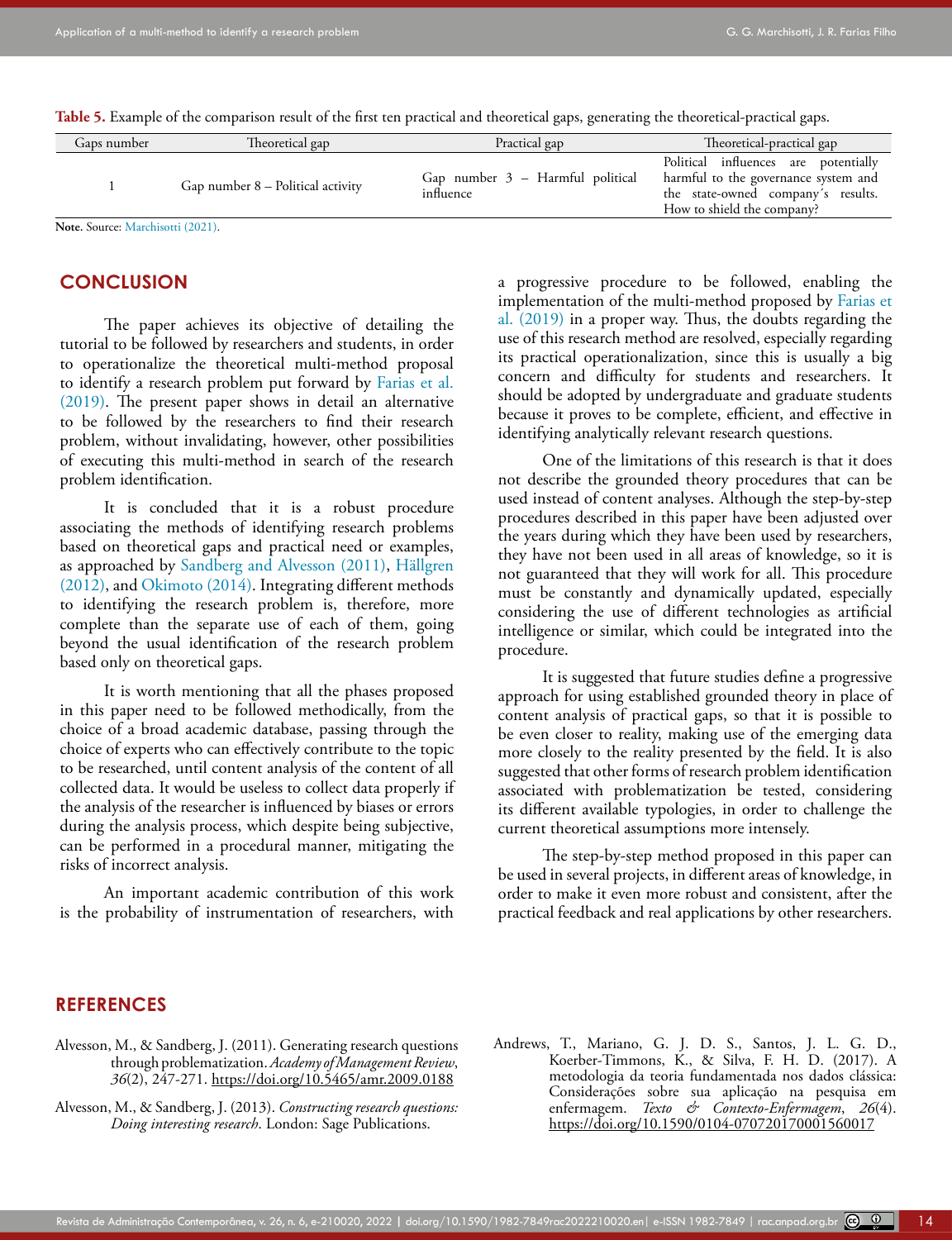- <span id="page-14-1"></span>Braga, J. L. (2005). Para começar um projeto de pesquisa.<br>Comunicação & Educação, 10(3), 288-296.  $Comunicação$ <https://doi.org/10.11606/issn.2316-9125.v10i3p288-296>
- <span id="page-14-16"></span>Clarivate (2020). *Incites JCR*. Retrieved from [https://jcr.clarivate.com/](https://jcr.clarivate.com/ )
- <span id="page-14-5"></span>Cooper, D. R., & Schindler, P. S. (2016). *Métodos de Pesquisa em Administração* (12nd ed.) Porto Alegre: AMGH.
- <span id="page-14-22"></span>Corbin, J., & Strauss, A. (2008). Strategies for qualitative data analysis. In *Basics of qualitative research: Techniques and procedures for developing grounded theory* (vol. 3). Los Angeles: Sage.
- <span id="page-14-8"></span>Creswell, J. W. (2016). *Projeto de pesquisa: Métodos qualitativo, quantitativo e misto* (2nd ed.) Porto Alegre: Penso.
- <span id="page-14-15"></span>David, M. (2017). *Statistics for managers, using Microsoft excel* (8<sup>th</sup> ed.). London: Pearson.
- <span id="page-14-2"></span>Farias, J. R. Filho, Marchisotti, G. G., Maggessi, K. M. F., & Miranda, H. L. de, Junior. (2019). Método de pesquisa misto para identificação do problema de pesquisa. *Conhecimento & Diversidade*, *10*(22), 88-102. <http://dx.doi.org/10.18316/rcd.v10i22.5155>
- <span id="page-14-0"></span>Fernandes, A. T. (2017). Alguns desafios teórico-metodológicos. *Sociologia: Revista da Faculdade de Letras da Universidade do Porto*, 6. Retrieved from from [https://ojs.letras.up.pt/](https://ojs.letras.up.pt/index.php/Sociologia/article/viewFile/2592/2376) [index.php/Sociologia/article/viewFile/2592/2376](https://ojs.letras.up.pt/index.php/Sociologia/article/viewFile/2592/2376)
- <span id="page-14-11"></span>Flanagan, J. C. (1973). A técnica do incidente crítico. *Arquivos Brasileiros de Psicologia Aplicada*, *25*(2), 99-141. Retrieved from [http://bibliotecadigital.fgv.br/ojs/index.php/abpa/](http://bibliotecadigital.fgv.br/ojs/index.php/abpa/article/download/16975/15786) [article/download/16975/15786](http://bibliotecadigital.fgv.br/ojs/index.php/abpa/article/download/16975/15786)
- <span id="page-14-21"></span>Fraser, M. T. D., & Gondim, S. M. G. (2004). Da fala do outro ao texto negociado: Discussões sobre a entrevista na pesquisa qualitativa. *Paidéia* (Ribeirão Preto), *14*(28), 139-152. <https://doi.org/10.1590/S0103-863X2004000200004>
- <span id="page-14-7"></span>Gray, D. E. (2016). *Pesquisa no mundo real* (2<sup>nd</sup> ed.). Porto Alegre: Penso.
- <span id="page-14-19"></span>Hatch, J. A. (2002). *Doing qualitative research in education settings*. New York: Suny Press.
- Hällgren, M. (2012). The construction of research questions in project management. *International* questions in project management. *Journal of Project Management*, *30*(7), 804-816. [httpS://doi.org/10.1016/j.ijproman.2012.01.005](http://dx.doi.org/10.1016/j.ijproman.2012.01.005)
- <span id="page-14-14"></span>Hupe, M. (2019). EndNote X9. *Journal of Electronic Resources in Medical Libraries*, *16*(3-4), 117-119. [https://doi.org/10.1080/15424065.2019.1691963](https://doi.org/10.1080/15424065.2019.1691963 )
- <span id="page-14-6"></span>Lana, J., Partyka, R. B., Alberton, A., & Marcon, R. (2018). Caso para ensino: O processo de escolhas metodológicas em uma abordagem quantitativa. *Revista de Contabilidade e Organizações*, *12*, e148286. <https://doi.org/10.11606/issn.1982-6486.rco.2018.148286>
- <span id="page-14-12"></span>Lacerda, R. T. D. O., Ensslin, L., & Ensslin, S. R. (2012). Uma análise bibliométrica da literatura sobre estratégia e avaliação de desempenho. *Gestão & Produção*, *19*, 59-78. Retrieved from [https://www.scielo.br/j/gp/a/](https://www.scielo.br/j/gp/a/sKh5wfCCGv68fdRP8GStLXC/?lang=pt&format=pdf) [sKh5wfCCGv68fdRP8GStLXC/?lang=pt&format=pdf](https://www.scielo.br/j/gp/a/sKh5wfCCGv68fdRP8GStLXC/?lang=pt&format=pdf)
- <span id="page-14-10"></span>Lordelo, S., A., V. (2019). *Modelo multicritério para escolha de ações para a redução do retrabalho em empreendimentos complexos* (Doctoral thesis). Universidade Federal Fluminense, Niterói, RJ, Brazil.
- <span id="page-14-9"></span>Marchisotti, G. G. (2021). *Modelo para avaliação da percepção de valor de um sistema de governança das organizações*  (Doctoral thesis). Universidade Federal Fluminense, Niterói, RJ, Brazil.
- Martín-Martín, A., Orduna-Malea, E., Thelwall, M., & López-Cózar, E. D. (2018). Google Scholar, Web of Science, and Scopus: A systematic comparison of citations in 252 subject categories. *Journal of Informetrics*, *12*(4), 1160- 1177.<https://doi.org/10.1016/j.joi.2018.09.002>
- Moraes, C. S. B. de, Vale, N. P. do, & Araújo, J. A. (2013). Sistema de Gestão Integrado (SGI) e os benefícios para o setor siderúrgico. *Revista Metropolitana de Sustentabilidade*, *3*(3), 29-48. Retrieved from [https://revistaseletronicas.](https://revistaseletronicas.fmu.br/index.php/rms/article/view/214) [fmu.br/index.php/rms/article/view/214](https://revistaseletronicas.fmu.br/index.php/rms/article/view/214)
- <span id="page-14-13"></span>Morgado, F. (2017). *Microsoft Word Secrets: The why and how of getting word to do what you want*. New York: Apress.
- <span id="page-14-18"></span>Nvivo (2017). *Nvivo 11 Pro for Windows. QSR International Pty Ltd*. Recovered from [http://download.qsrinternational.com/](http://download.qsrinternational.com/Document/NVivo11/11.4.0/pt-BR/NVivo11-Getting-Started-Guide-Pro-edition-Portuguese.pdf) [Document/NVivo11/11.4.0/pt-BR/NVivo11-Getting-](http://download.qsrinternational.com/Document/NVivo11/11.4.0/pt-BR/NVivo11-Getting-Started-Guide-Pro-edition-Portuguese.pdf)[Started-Guide-Pro-edition-Portuguese.pdf.](http://download.qsrinternational.com/Document/NVivo11/11.4.0/pt-BR/NVivo11-Getting-Started-Guide-Pro-edition-Portuguese.pdf)
- <span id="page-14-23"></span>Okimoto, T. G. (2014). Toward more interesting research questions: Problematizing theory in social Problematizing theory in social justice. *Social Justice Research*, *27*(3), 395-411. [https://doi.org/10.1007/s11211-014-0215-5](https://doi.org/10.1007/s11211-014-0215-5 )
- Oliveira, J. L. C. D., Magalhães, A. M. M. D., & MisueMatsuda, L. (2018). Métodos mistos na pesquisa em enfermagem: Possibilidades de aplicação à luz de Creswell. *Texto & Contexto-Enfermagem*, *27*(2). <https://doi.org/10.1590/0104-070720180000560017>
- <span id="page-14-3"></span>Oliveira, J. T. de, & Zanotti, A. (2018). A Importância do raciocínio lógico para a metodologia da pesquisa: Raciocínio, planejamento e execução. *Research, Society and Development*, *7*(8), e978337. [https://doi.org/10.17648/rsd-v7i8.337](https://doi.org/10.17648/rsd-v7i8.337 )
- <span id="page-14-20"></span>Padilha, M. I. C. D. S., & Borenstein, M. S. (2005). O método de pesquisa histórica na enfermagem.<br>Texto & Contexto-Enfermagem, 14, 575-584. *Texto & Contexto-Enfermagem*, *14*, 575-584. [https://doi.org/10.1590/S0104-07072005000400015](https://doi.org/10.1590/S0104-07072005000400015 )
- <span id="page-14-4"></span>Paranhos, R., Figueiredo, D. B. Filho, Rocha, E. C. D., Silva, J. A. D. Júnior, & Freitas, D. (2016). Uma introdução aos métodos mistos. *Sociologias*, *18*(42), 384-411. <https://doi.org/10.1590/15174522-018004221>
- <span id="page-14-17"></span>Quelhas, A. D. (2017) *Pesquisa mista para proposição de um modelo para analisar a relevância do tripé cultura, clima e comportamento organizacional no desempenho empresarial e mensuração do nível de aderência numa construtora na região metropolitana do Rio de Janeiro* (Doctoral thesis). Universidade Federal Fluminense, Niterói, RJ, Brazil.
- Saldaña, J. (2015). *The coding manual for qualitative researchers* (3rd ed.). London: Sage.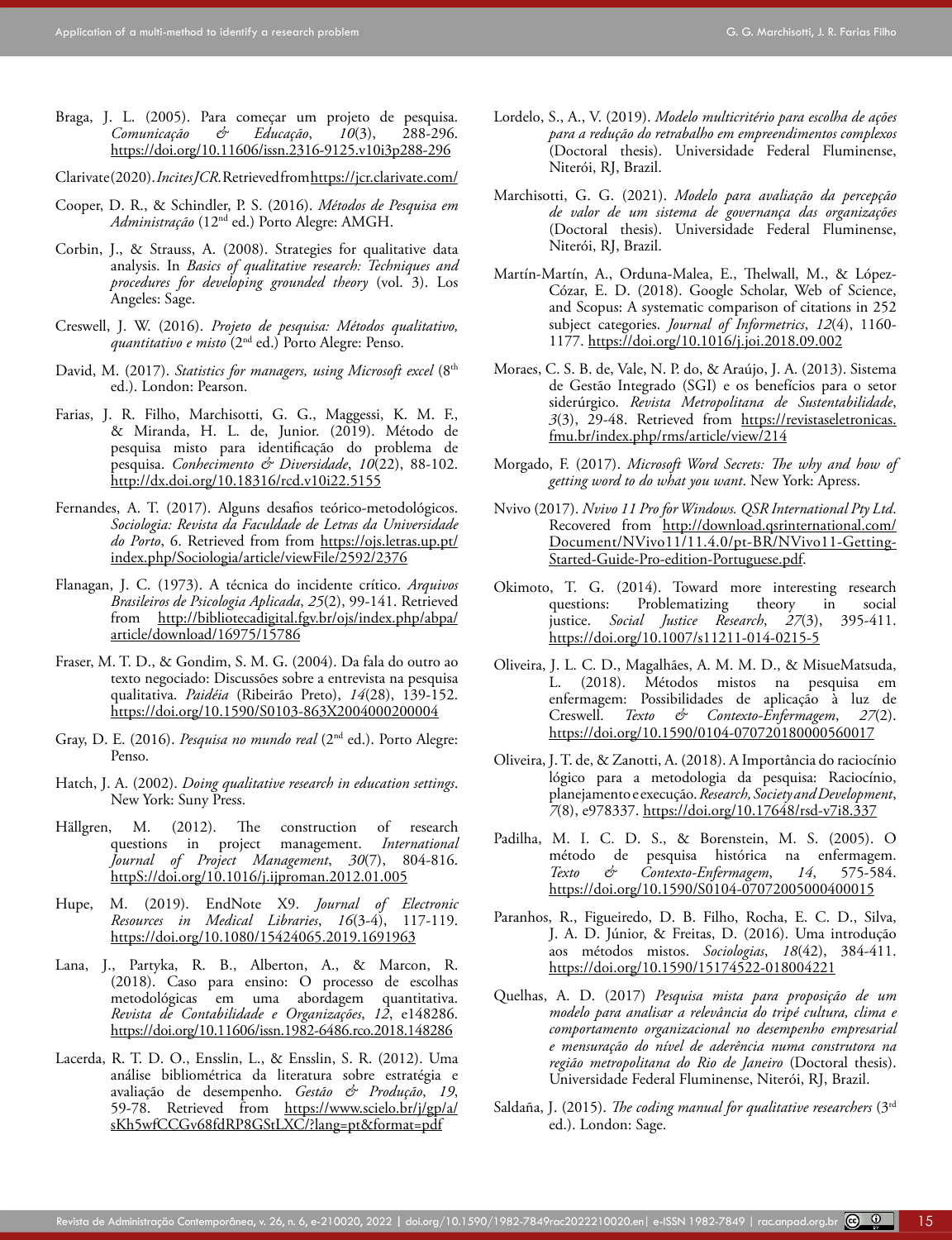- <span id="page-15-6"></span>Sandberg, J., & Alvesson, M. (2011). Ways of constructing research questions: Gap-spotting or constructing research questions: Gap-spotting or<br>problematization? Organization, 18(1), 23-44. problematization? <https://doi.org/10.1177/1350508410372151>
- Santos, A. A. dos, Silva, M. das G., Aguiar, S. G. de, Araújo, J. G. N. de, & Araújo, J. G. de. (2018). A percepção do profissional contábil no processo de convergência nas pequenas e médias empresas na região metropolitana do Recife–PE. *Revista UNEMAT de Contabilidade*, *7*(13). <https://doi.org/10.30681/ruc.v7i13.1652>
- <span id="page-15-5"></span>Saunders, M. N., & Townsend, K. (2016). Reporting and justifying the number of interview participants in organization and workplace research. *British Journal of Management*, *27*(4), 836-852.<https://doi.org/10.1111/1467-8551.12182>
- <span id="page-15-4"></span>Scopus (2018). *Welcome to Scopus Preview*. Retrieved from <https://www.scopus.com/home.uri>
- Silva, D. D., & Grácio, M. C. C. (2017). Índice h de Hirsch: Análise comparativa entre as bases de dados Scopus, Web of Science e Google Acadêmico. *Em Questão*, *23*, 196-212. <https://doi.org/10.19132/1808-5245230.196-212>

#### **Authorship**

#### **Gustavo Guimarães Marchisotti\***

Universidade Federal Fluminense, Escola de Engenharia

Rua Passos da Pátria, n. 156, São Domingos, 24210-240, Niterói, RJ, Brazil

E-mail: marchisotti@terra.com.br

https://orcid.org/0000-0002-7028-0015

#### **José Rodrigues Farias Filho**

Universidade Federal Fluminense, Escola de Engenharia Rua Passos da Pátria, n. 156, São Domingos, 24210-240, Niterói, RJ, Brazil

E-mail: joserodrigues@id.uff.br

https://orcid.org/0000-0003-1843-8695

\* Corresponding Author

#### **Funding**

The authors reported that there is no financial support for the research in this article.

### **Copyrights**

RAC owns the copyright to this content.

#### **Plagiarism Check**

The RAC maintains the practice of submitting all documents approved for publication to the plagiarism check, using specific tools, e.g.: iThenticate.

- <span id="page-15-1"></span>Tani, G. (1992). Contribuições da aprendizagem motora à educação física: Uma análise crítica. *Revista Paulista de Educação Física*, *6*(2), 65-72. <https://doi.org/10.11606/issn.2594-5904.rpef.1992.138073>
- <span id="page-15-2"></span>Toledo, R. (2020). *Modelo para integrar sustentabilidade na gestão de projetos* (Doctoral thesis). Universidade Federal Fluminense, Niterói, RJ, Brasil.
- Treinta, F. T., Farias, J. R., Sant'Anna, A. P., & Rabelo, L. M. (2014). Metodologia de pesquisa bibliográfica com a utilização de método multicritério de apoio à decisão. *Production, 24*(3), 508-520. [https://doi.org/10.1590/S0103-65132013005000078](https://doi.org/10.1590/S0103-65132013005000078 )
- <span id="page-15-3"></span>Tripp, D. (2005). Pesquisa-ação: Uma introdução metodológica. *Educação e pesquisa*, *31*(3), 443-466. <http://dx.doi.org/10.1590/S1517-97022005000300009>
- <span id="page-15-0"></span>Zappellini, M. B., & Feuerschütte, S. G. (2015). O uso da triangulação na pesquisa científica brasileira em administração. *Administração: Ensino e Pesquisa, 16*(2), 241- 273. [http://dx.doi.org/10.13058/raep.2015.v 16n2.238](http://dx.doi.org/10.13058/raep.2015.v 16n2.238 )

### **Authors' Contributions**

1<sup>st</sup> author: conceptualization (supporting); data curation (supporting); formal analysis (equal); investigation (supporting); methodology (supporting); project administration (equal); supervision (lead); validation (lead); visualization (lead); writing – original draft (lead); writing – review & editing (lead).

**2nd author:** conceptualization (lead); data curation (equal); formal analysis (equal); investigation (equal); methodology (lead); supervision (equal); validation (equal); visualization (equal); writing – original draft (equal); writing – review  $\&$ editing (equal).

#### **Conflict of Interests**

The authors have stated that there is no conflict of interest.

### **Peer Review Method**

This content was evaluated using the double-blind peer review process. The disclosure of the reviewers' information on the first page, as well as the Peer Review Report, is made only after concluding the evaluation process, and with the voluntary consent of the respective reviewers and authors.

#### **Data Availability**

RAC encourages data sharing but, in compliance with ethical principles, it does not demand the disclosure of any means of identifying research subjects, preserving the privacy of research subjects. The practice of open data is to enable the reproducibility of results, and to ensure the unrestricted transparency of the results of the published research, without requiring the identity of research subjects.

> $C$  O  $P$  E Member since 2020<br>JM14878

RAC is a member of, and subscribes to the principles of the Committee on Publication Ethics (COPE) for scholarly publication